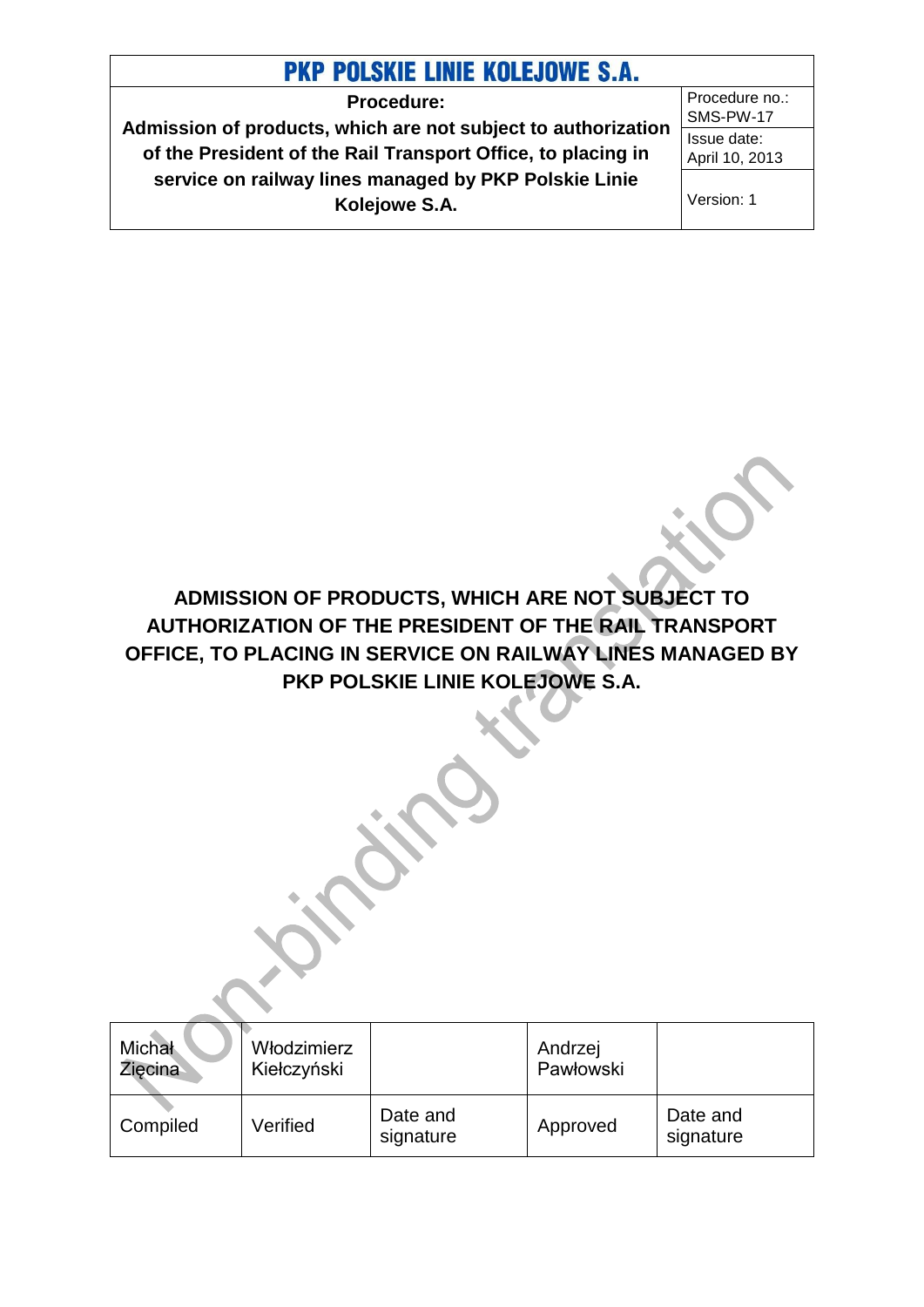**Procedure: Admission of products, which are not subject to authorization of the President of the Rail Transport Office, to placing in service on railway lines managed by PKP Polskie Linie Kolejowe S.A.**

Procedure no.: SMS-PW-17 Issue date: April 10, 2013

Version: 1

## **TABLE OF CONTENTS**

| $\overline{4}$                                                                    |  |
|-----------------------------------------------------------------------------------|--|
| . 5                                                                               |  |
| . 7                                                                               |  |
|                                                                                   |  |
|                                                                                   |  |
|                                                                                   |  |
|                                                                                   |  |
|                                                                                   |  |
| ANNEX I Open list of products which need Admission to placing in service          |  |
| on railway lines managed by PKP Polskie Linie Kolejowe S.A 20                     |  |
| ANNEX II Application for admission to placing in service on railway lines         |  |
|                                                                                   |  |
| ANNEX III Register of applications for admission to placing in service on railway |  |
|                                                                                   |  |
| ANNEX IV Admission to placing in service on railway lines managed by PKP          |  |
|                                                                                   |  |
| ANNEX V Agreement on carrying out operation research (template form)  25          |  |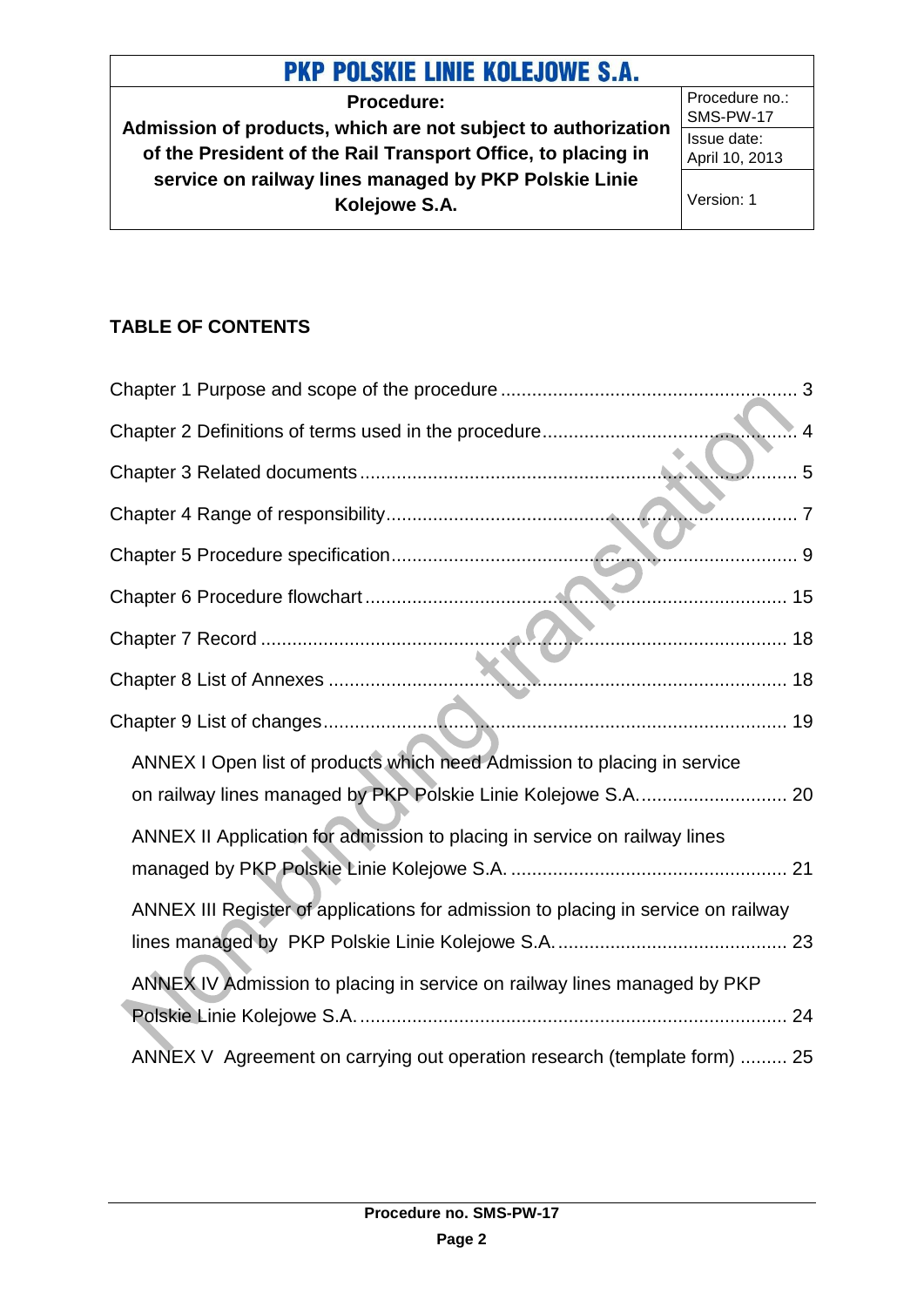**Procedure: Admission of products, which are not subject to authorization of the President of the Rail Transport Office, to placing in service on railway lines managed by PKP Polskie Linie Kolejowe S.A.**

Procedure no.: SMS-PW-17 Issue date: April 10, 2013

Version: 1

### **Chapter 1 Purpose and scope of the procedure**

### § 1.

<span id="page-2-0"></span>The purpose of this procedure is to formulate rules of admitting products, which are not subject to approval of the President of the Rail Transport Office, to placing in service on railway lines managed by PKP PLK S.A.

### $§$  2.

- 1. The procedure refers to products, which are not subject to approval of the President of the Rail Transport Office but can have a direct or indirect influence on railway traffic safety, inclusive of products (such as substitutes of spare parts) evaluated by the Rail Transport Office as not requiring a certificate of admission to placing in service.
- 2. Annex I describes the open list of products which this procedure refers to. This list is regularly updated by the Safety Office of the Company's Headquarters based on applications from Departments (modification of the list does change the procedure).
- 3. This procedure refers to all organization units of the Company.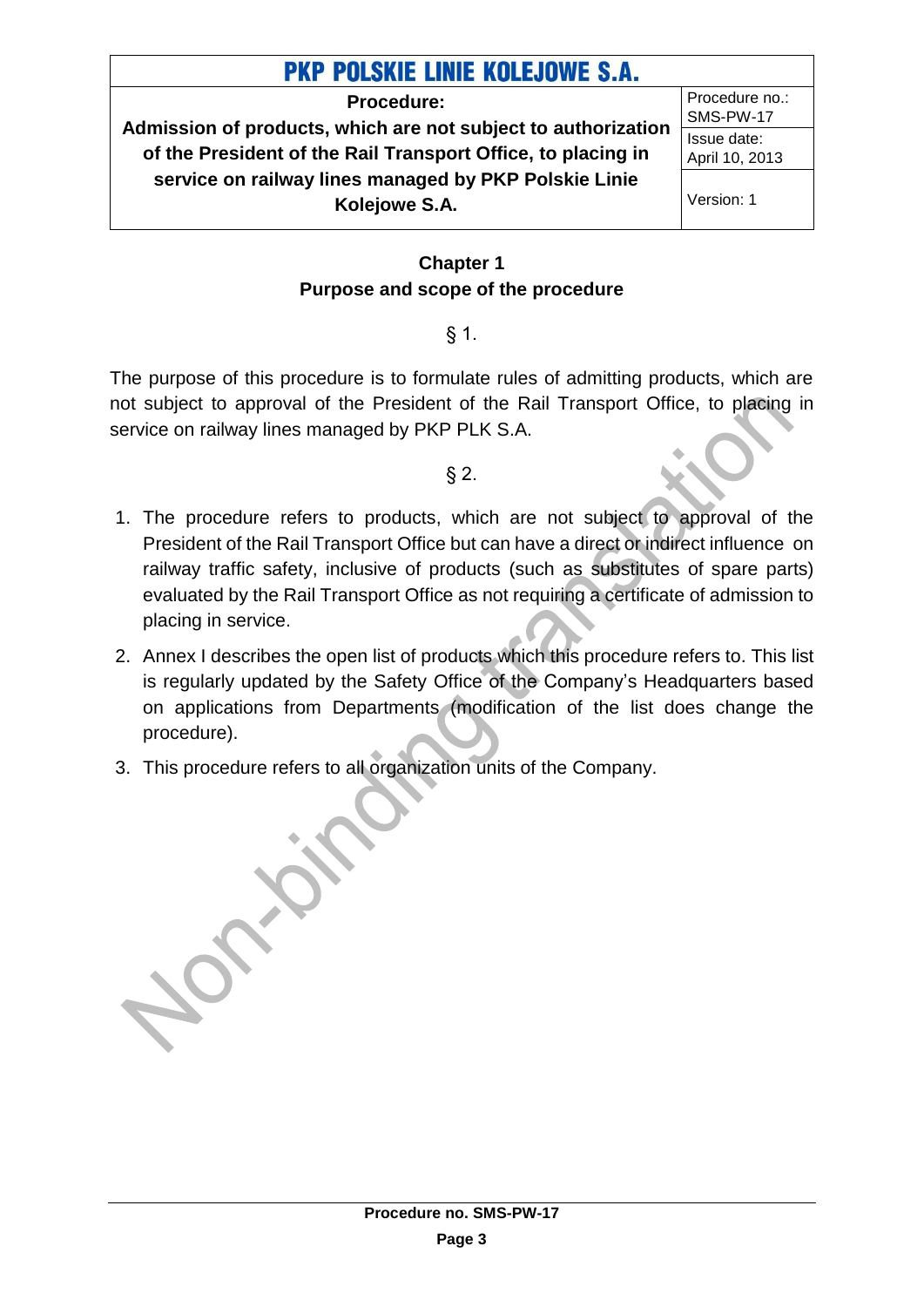**Procedure:**

**Admission of products, which are not subject to authorization of the President of the Rail Transport Office, to placing in service on railway lines managed by PKP Polskie Linie Kolejowe S.A.**

Procedure no.: SMS-PW-17 Issue date: April 10, 2013

Version: 1

### **Chapter 2 Definitions of terms used in the procedure**

### § 3.

- <span id="page-3-0"></span>1. Department – a substantial Department of the PKP Polskie Linie Kolejowe S.A.'s Headquarters.
- 2. Member of the Management Board the Management Board Member of PKP Polskie Linie Kolejowe S.A. in charge of the Department as per the valid PKP Polskie Linie Kolejowe S.A. Management Board's Resolution concerning subordination of the Company Headqurters organizational units to individual PKP Polskie Linie Kolejowe S.A.'s Management Board Members.
- 3. Research entity an authorized unit entered on the list published on the resolution basis of the Minister responsible for transport issued pursuant to Article 23, paragraph 7 of Railway Transport Act of March 28, 2003 (Journal of Acts of 2003, No. 86, item 789 as amended).
- 4. Product system, device, product, technology or method.
- 5. Company PKP Polskie Linie Kolejowe S.A.
- 6. UTK Rail Transport Office.
- 7. Applicant manufacturer, distributor, importer, contractor or other entity (in case of automatics, manufacturer or manufacturer's authorized representative having a seat in Poland may be the applicant).
- 8. Conditions conditions for placing in service of products on railway lines managed by PKP Polskie Linie Kolejowe S.A. (including a kind or type of product).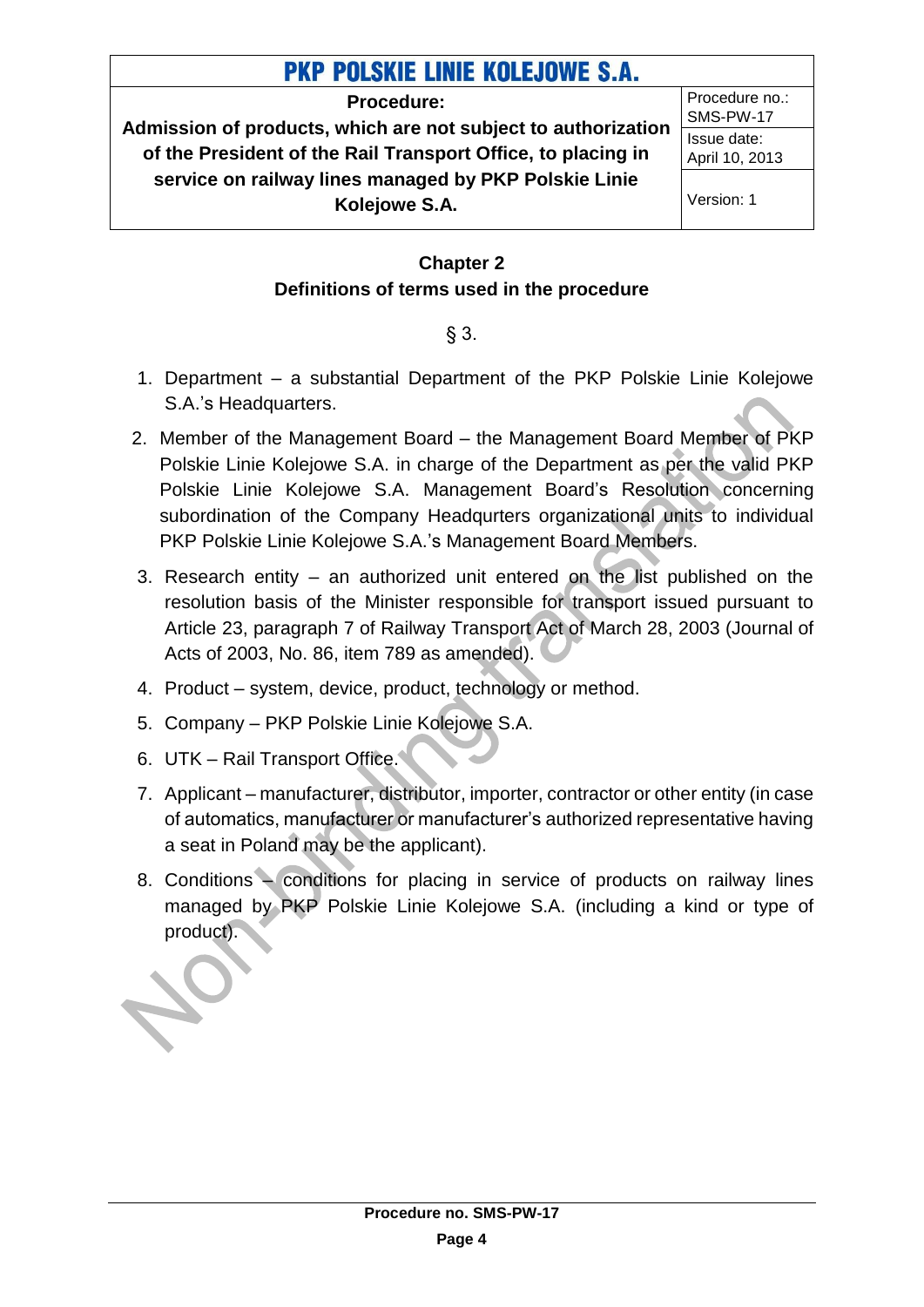#### **Procedure:**

**Admission of products, which are not subject to authorization of the President of the Rail Transport Office, to placing in service on railway lines managed by PKP Polskie Linie Kolejowe S.A.**

Procedure no.: SMS-PW-17 Issue date: April 10, 2013

Version: 1

### **Chapter 3 Related documents**

### $§ 4.$

<span id="page-4-0"></span>Documents related to this procedure are as follows:

- 1) Act of March 28, 2003 on railway transport (Journal of Acts of 2007, No. 16, item 94 as amended);
- 2) Act of July 7, 1994 Construction Law (Journal of Acts of 2010, No. 243, item 1623 as amended);
- 3) Act of January 29, 2004 Public Procurement Law (Journal of Acts of 2010, No. 113, item 759 as amended);
- 4) Regulation of the Minister of Transport and Maritime Economy of September 10, 1998 concerning technical conditions for railway constructions and their location (Journal of Acts of 1998, No. 151, item 987);
- 5) Regulation of the Minister of Transport, Construction and Maritime Economy of August 7, 2012 on the register of construction types used to manage railway traffic, types of equipment used to manage railway traffic, and types of railway vehicles which are certified for placing in service of the type (Journal of Acts of 2012, item 911);
- 6) Regulation of the Minister of Transport, Construction and Maritime Economy of August 7, 2012 on certificates for placing in service of the type (Journal of Acts of 2012, item 919);
- 7) Regulation of the Minister of Transport, Construction and Maritime Economy of August 7, 2012 on the range of necessary tests in order to obtain a certificate for placing in service of the construction type used to manage railway traffic, certificate for placing in service of the equipment type used to manage railway traffic, and certificate for placing in service of the type of a railway vehicle (Journal of Acts of 2012, item 918);
- 8) Regulation of the Minister of Transport, Construction and Maritime Economy February 26, 1996 concerning technical conditions for level crossings and their location (Journal of Acts of 1996, No. 33, item 144 as amended);
- 9) Commission Regulation (EC) No. 352/2009 of April 24, 2009 on the adoption of a common safety method on risk evaluation and assessment as referred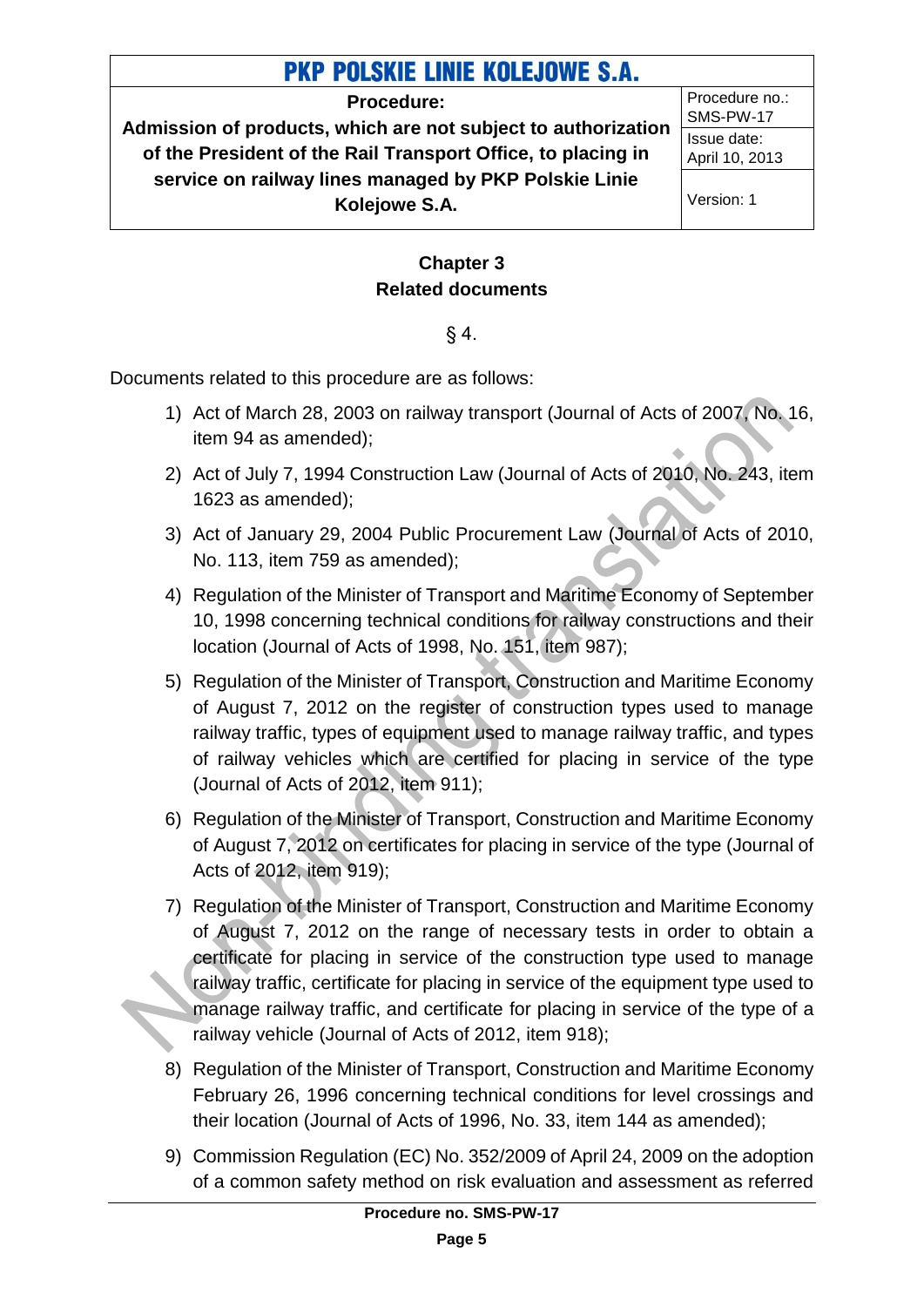**Procedure:**

**Admission of products, which are not subject to authorization of the President of the Rail Transport Office, to placing in service on railway lines managed by PKP Polskie Linie Kolejowe S.A.**

Procedure no.: SMS-PW-17 Issue date: April 10, 2013 Version: 1

to in Article 6(3)(a) of Directive 2004/49/EC of the European Parliament and of the Council;

- 10) Standard PN-EN 50126:2002 "Railway applications Specification of reliability, availability, maintainability and safety";
- 11) Organizational Regulations of PKP Polskie Linie Kolejowe S.A. Annex to Act No. 429/2009 of the PKP Polskie Linie Kolejowe S.A.'s Management Board Members of October 22, 2009 (as amended);
- 12) Organizational Regulations of PKP Polskie Linie Kolejowe S.A.'s Headquarters – Annex to Act No. 243/2013 of the PKP Polskie Linie Kolejowe S.A.'s Management Board Members of March 19, 2013;
- 13) Frame Organizational Regulations of PKP Polskie Linie Kolejowe S.A.'s Railway Lines Establishments – Annex to Act No. 486/2009 of the PKP Polskie Linie Kolejowe S.A.'s Management Board Members of November 10, 2009 (as amended);
- 14) Regulations for granting orders by PKP Polskie Linie Kolejowe S.A. for deliveries, services, construction works as stipulated in Annex III 3 to Corporate Purchasing Policy of PKP Polskie Linie Kolejowe S.A.;
- 15) Technical conditions, technical standards, guidelines and other rules adopted by the Company which refer to the requirements for products.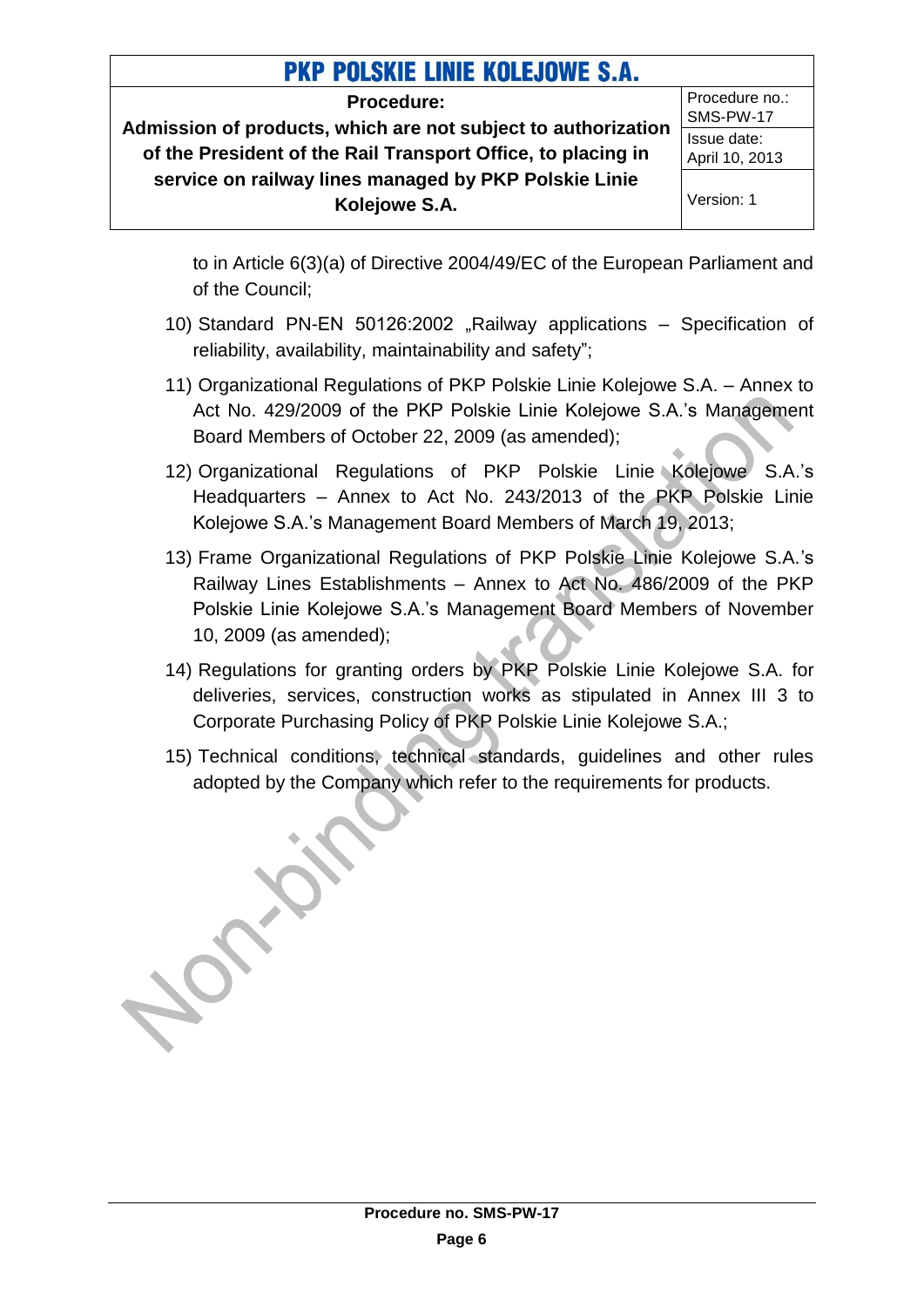**Procedure: Admission of products, which are not subject to authorization of the President of the Rail Transport Office, to placing in service on railway lines managed by PKP Polskie Linie Kolejowe S.A.**

Procedure no.: SMS-PW-17 Issue date: April 10, 2013

Version: 1

### **Chapter 4 Range of responsibility**

| × | I<br>×<br>- |
|---|-------------|
|---|-------------|

<span id="page-6-0"></span>

| No. | <b>Position</b>       | <b>Symbol</b>  | <b>Range of responsibility</b>                                                                                                                        |
|-----|-----------------------|----------------|-------------------------------------------------------------------------------------------------------------------------------------------------------|
|     | 1                     | $\overline{2}$ | 3                                                                                                                                                     |
|     |                       |                | 1) Issuing Conditions by Decision for placing<br>products in service on railway lines managed<br>by the Company for the product (of type or<br>kind); |
| 1.  | Company<br>Management |                | 2) Issuing Admission by Decision for placing<br>in service on railway lines managed by the<br>Company for the product;                                |
|     | <b>Board Member</b>   |                | 3) Suspension of Admission by Decision for<br>placing in service on railway lines managed<br>by the Company for the product;                          |
|     |                       |                | 4) Revoking Admission by Decision for<br>placing in service on railway lines managed<br>by the Company for the product.                               |
| 2.  | Safety<br>Department  | <b>IBR</b>     | 1) Joint evaluation with the Department of the<br>impact on the railway traffic safety when<br>placing in service of the product;                     |
|     | <b>Director</b>       |                | 2) Keeping the register of Applications;                                                                                                              |
|     |                       |                | 3) Keeping the register of Admissions.                                                                                                                |
|     |                       |                | 1) Evaluation of the product's suitability for<br>the Company statutory operation;                                                                    |
| 3.  | Department            |                | 2) Compilation of Conditions including:                                                                                                               |
|     | <b>Director</b>       |                | a) specification of the list with the necessary                                                                                                       |
|     |                       |                | required documents in order to obtain the<br>admission,                                                                                               |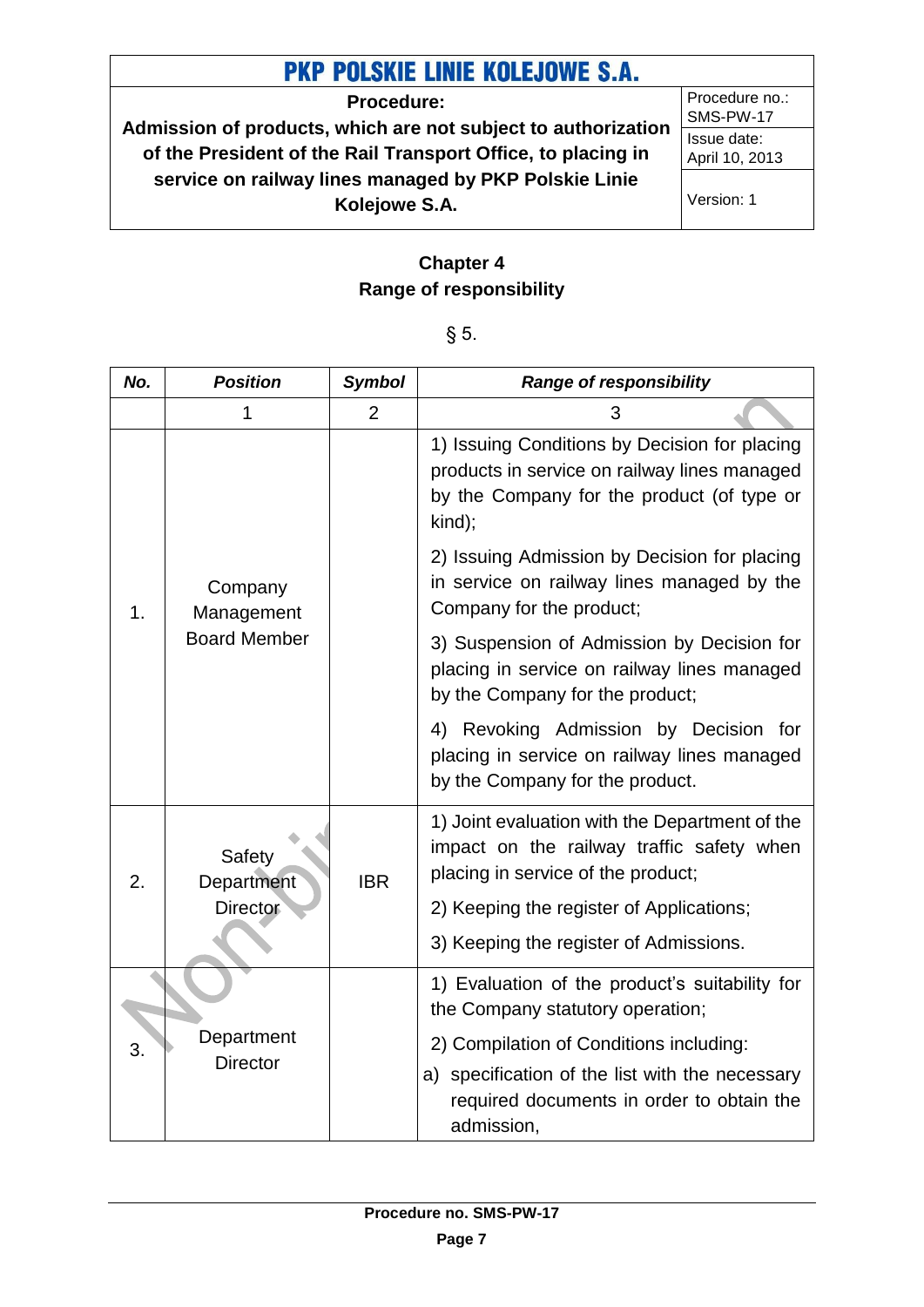**Procedure:**

**Admission of products, which are not subject to authorization of the President of the Rail Transport Office, to placing in service on railway lines managed by PKP Polskie Linie Kolejowe S.A.**

*No. Position Symbol Range of responsibility*

Procedure no.: SMS-PW-17 Issue date: April 10, 2013

Version: 1

| 1 | $\overline{2}$ | 3                                                                                                                                                     |
|---|----------------|-------------------------------------------------------------------------------------------------------------------------------------------------------|
|   |                | b) acceptance/specification/approval<br><b>of</b><br>product parameters and their limit values,                                                       |
|   |                | c) appointment of research entities,                                                                                                                  |
|   |                | d) specification/settlement of the research<br>and tests extent necessary to evaluate<br>parameters,                                                  |
|   |                | e) specification/settlement of the requirement<br>for field research, operation tests or<br>supervised operation as well as their extent<br>and time, |
|   |                | designation of location for field research,<br>f)<br>operation test or supervised operation,                                                          |
|   |                | g) designation of admission's validity,                                                                                                               |
|   |                | h) specification of the supervision/control plan<br>(optional),                                                                                       |
|   |                | definition of proceeding in<br>i)<br>case<br>οf<br>suspension/revoke of admission,                                                                    |
|   |                | 3) Preparation of Decision draft on admission<br>of the product to placing in service;                                                                |
|   |                | 4) Providing the Applicant with the<br>Admission;                                                                                                     |
|   |                | 5) Providing the Safety Department with a<br>copy of the Admission;                                                                                   |

6) Preparation of the application and Decision draft on a suspension of the

1) Conclusion of the Three-Party Agreement

2) Providing the Safety Department with a copy of the Three-Party Agreement and the

on sharing the research training ground;

**Procedure no. SMS-PW-17**

IŻ

4.

Railway Lines **Establishment Director** 

Admission.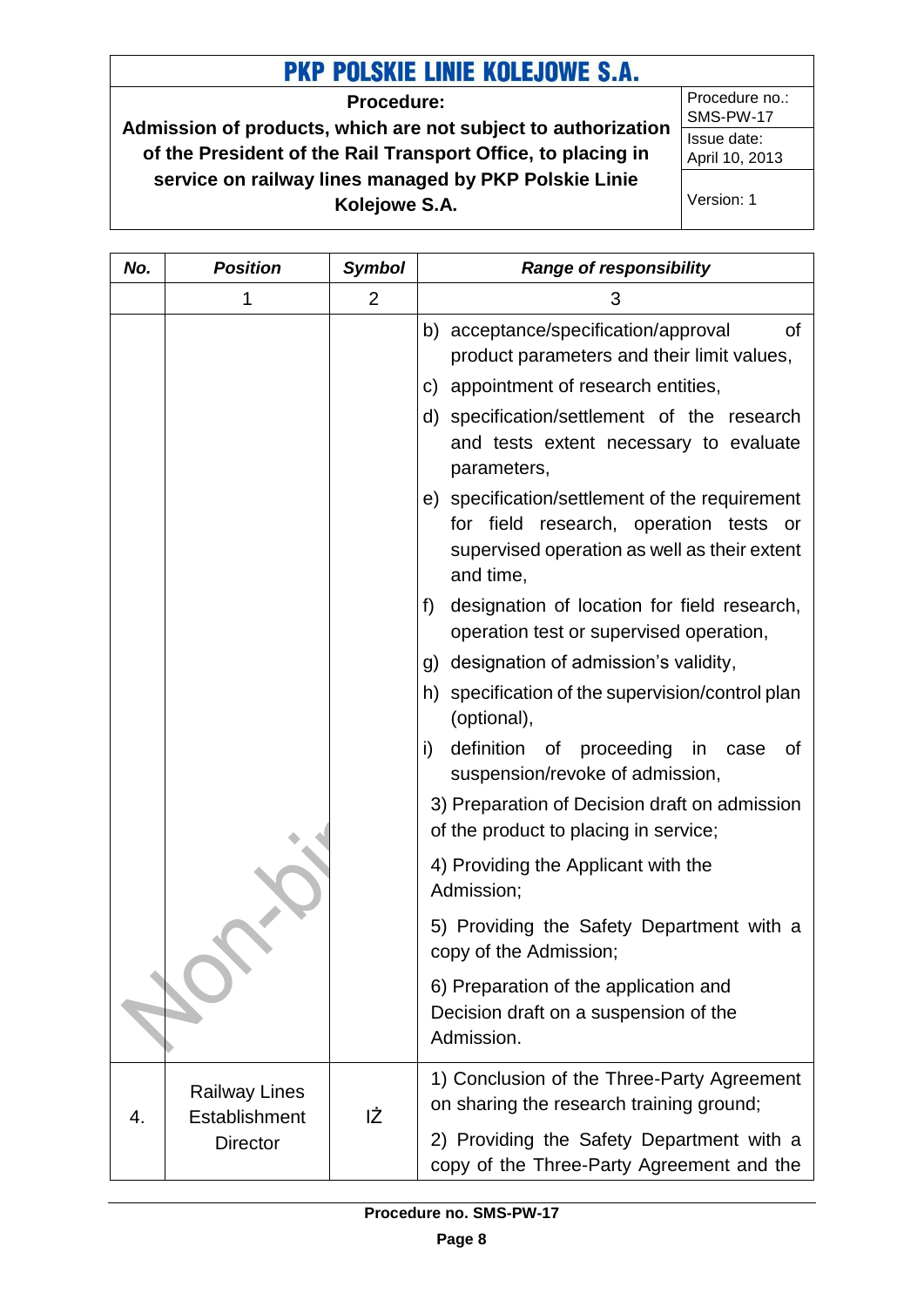**Procedure:**

**Admission of products, which are not subject to authorization of the President of the Rail Transport Office, to placing in service on railway lines managed by PKP Polskie Linie Kolejowe S.A.**

Procedure no.: SMS-PW-17 Issue date: April 10, 2013

Version: 1

| No. | <b>Position</b> | <b>Symbol</b> | <b>Range of responsibility</b>                                                          |
|-----|-----------------|---------------|-----------------------------------------------------------------------------------------|
|     |                 | $\mathcal{P}$ |                                                                                         |
|     |                 |               | competent UTK's Local Branch with the<br>information;                                   |
|     |                 |               | 3) Continuous supervision/control of the<br>product consistent with the specified plan. |

### **Chapter 5 Procedure specification**

§ 6.

Initial assessment

- <span id="page-8-0"></span>1. Declaration of the willingness to apply for admission to placing a product in service on railway lines managed by PKP Polskie Linie Kolejowe S.A. (or inquiry about being subject to this procedure) is provided in writing by the Applicant to the Safety Department to the address of the Company's Headquarters.
- 2. Each written declaration, referred to in paragraph 1, shall be subject to the Department evaluation with regard to the product suitability within the statutory operation of the Company. The declaration has to contain:
	- 1) product description and its characteristics;
	- 2) purpose of the use of product;
	- 3) Technical Construction File (for products requiring a development of such documentation);
	- 4) technical conditions on the use of product used to ensure proper operation, including in particular diagnostics, maintenance, response thresholds and appropriate countermeasures, repair.
- 3. The Safety Department in consultation the Department assesses the impact of the product on the railway traffic safety and then informs the Applicant on the outcome of the assessment.
- 4. If the assessment is found to affect the railway traffic safety (including §2 paragraph 1), the Applicant shall be provided with the relevant information and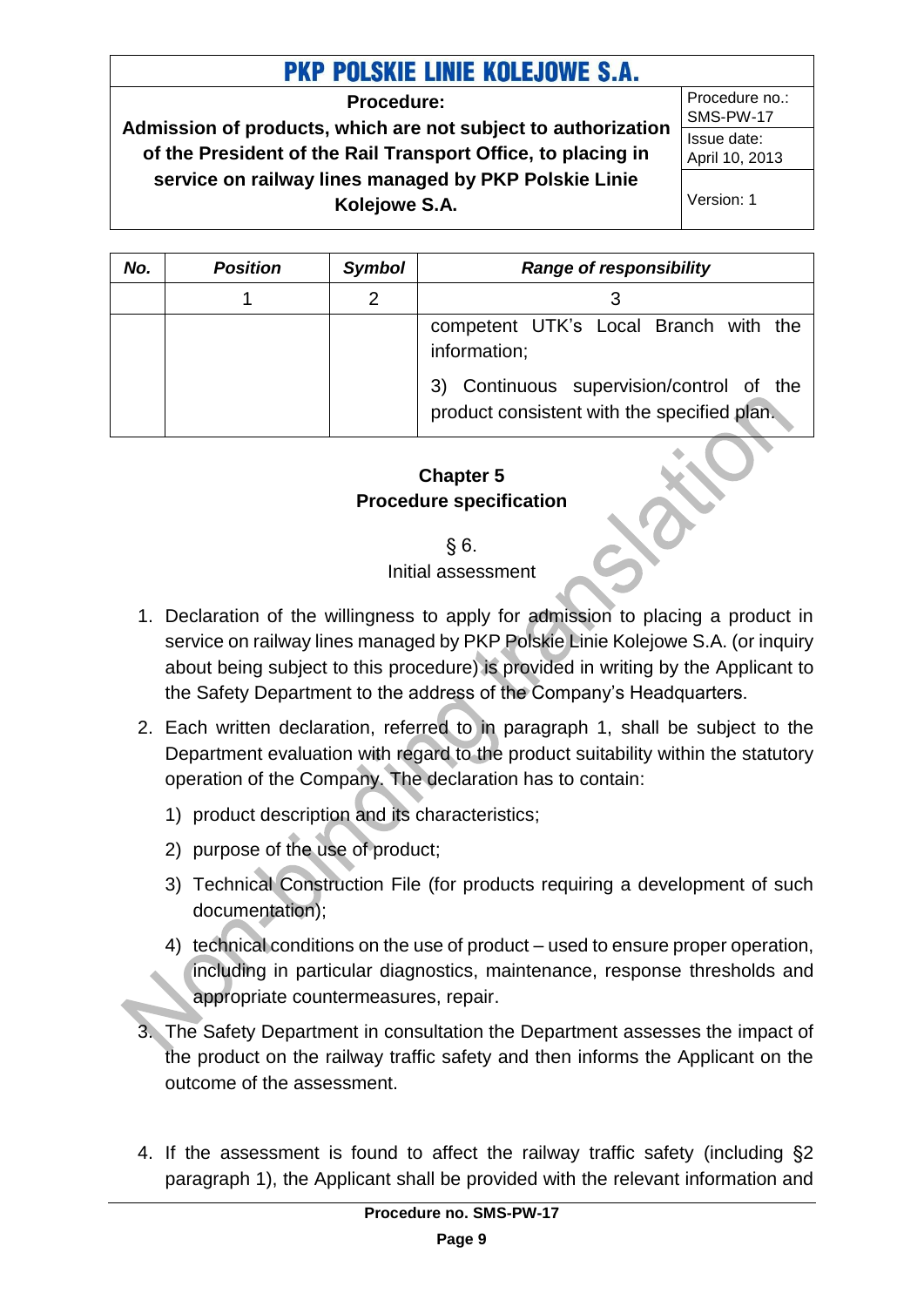**Procedure: Admission of products, which are not subject to authorization of the President of the Rail Transport Office, to placing in service on railway lines managed by PKP Polskie Linie Kolejowe S.A.**

Procedure no.: SMS-PW-17 Issue date: April 10, 2013 Version: 1

a list of necessary documents or Conditions, which shall be attached to the application by the Applicant provided that the latter have already been developed.

- 5. If the assessment is found not to affect the railway traffic safety, the Applicant shall receive the information that the product in question is not subject to this procedure. In this case, "Instruction on assessment, qualification of contractors, and admission of materials in PKP Polskie Linie Kolejowe S.A." shall be applied, which constitutes Annex V to Corporate Purchasing Policy of PKP Polskie Linie Kolejowe S.A.
- 6. The list of necessary documents to be submitted by the Applicant in order to obtain admission is prepared by the Department. The list of documents is developed after receiving the first declaration of willingness to apply for admission for placing in service and provides the grounds for the list set out in Conditions.
- 7. In the case of application for admission of a device or system, the list of documents has to contain a risk analysis or safety evidence developed based on the initial risk evaluation and assessment. The preliminary risk evaluation and assessment should be carried out in accordance with standard PN-EN 50126:2002.
- 8. The list of documents shall include the requirement that the research entity opinion has to be submitted.
- 9. All documents shall be submitted in Polish. Copies of documents and translations have to be certified as a true copy by the Applicant.

§ 7. Application for admission to placing a product in service on railway lines managed by PKP Polskie Linie Kolejowe S.A.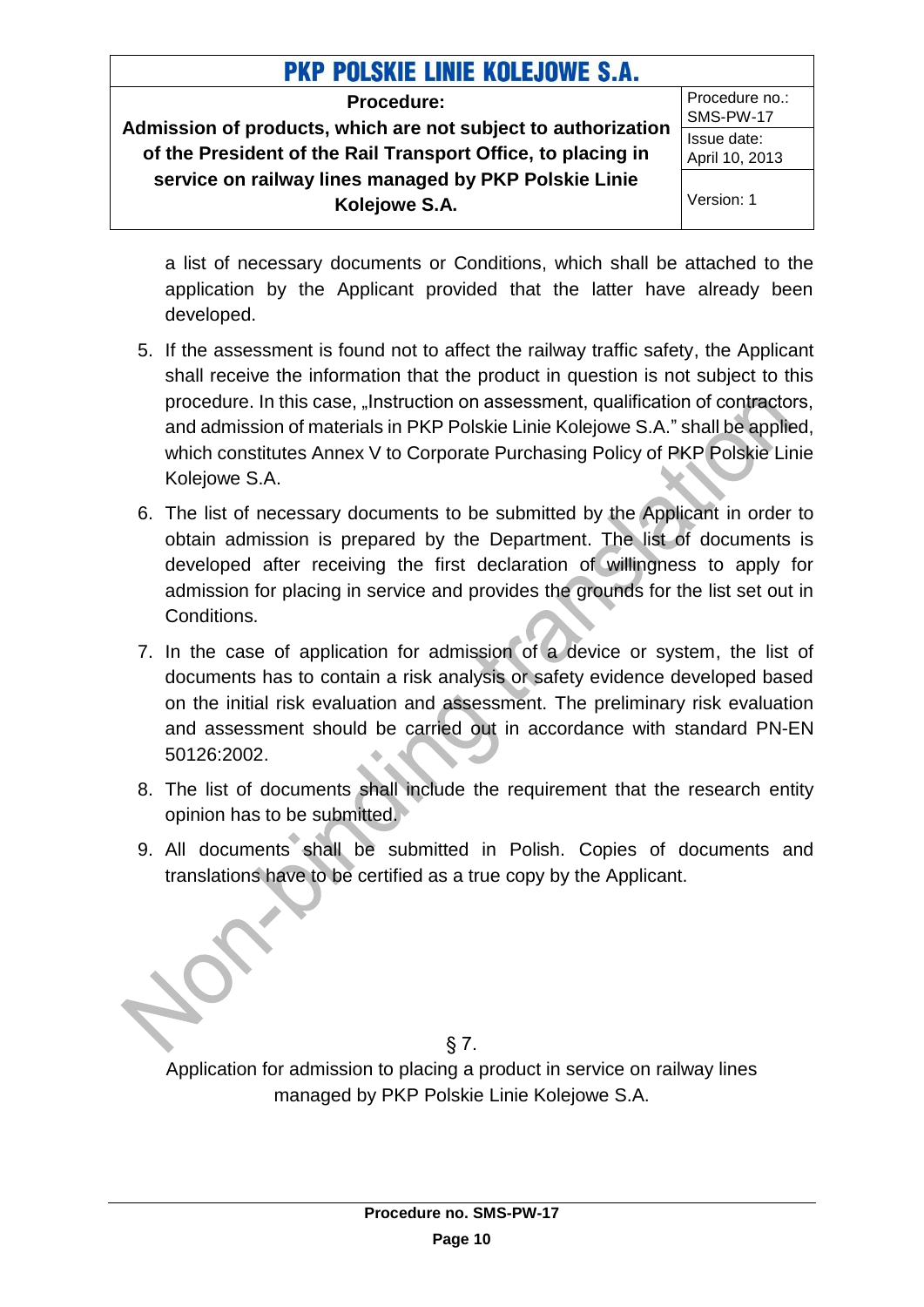**Procedure:**

**Admission of products, which are not subject to authorization of the President of the Rail Transport Office, to placing in service on railway lines managed by PKP Polskie Linie Kolejowe S.A.**

Procedure no.: SMS-PW-17 Issue date: April 10, 2013 Version: 1

- 1. Consistent with a template form specified in Annex II, the Applicant shall submit a written application to the address of PKP Polskie Linie Kolejowe S.A. Headquarters – Safety Department.
- 2. When the application does not contain a set of complete required documents (exclusive of the research entity opinion at this stage), the Safety Department shall inform the Applicant about this fact in writing within 14 calendar days of the Applicant's request.
- 3. The Applicant, who submitted the application without all documents, shall be obliged to complete this documentation. The procedure shall be suspended until all documents are provided.
- 4. After receiving the complete application for admission of a given product, the Department accepts parameters and their limit values or revises them based on the analysis of the received documentation (including inter alia product parameters and their limit values) or possibly specifies additional parameters, which have to be met along with their range.
- 5. In specific cases, the Department may require to verify/specify parameters and/or their limit values by the research entity with respect to testing.
- 6. Parameters and limit values, specified in accordance with paragraph 5, shall be subject to approval by the Department.
- 7. The Department provides the Applicant with the information containing a list of parameters necessary to be tested in order to receive admission. Parameters and their limit values are the basis for compiling of Conditions.
- 8. Consistent with a template form provided in Annex III, the Safety Department shall keep a register of applications.

§ 8. Carrying out of research/tests

- 1. After receiving the application for admission of a given product, the Department appoints from these research entities, whose research shall be accepted for a given type of product in accordance with the scope stipulated in Regulation, referred to in § 4 point 6, for individual research entities.
- 2. Compliance of parameters with requirements is subject to evaluation by the research entity. The research entity, in consultation with the Department,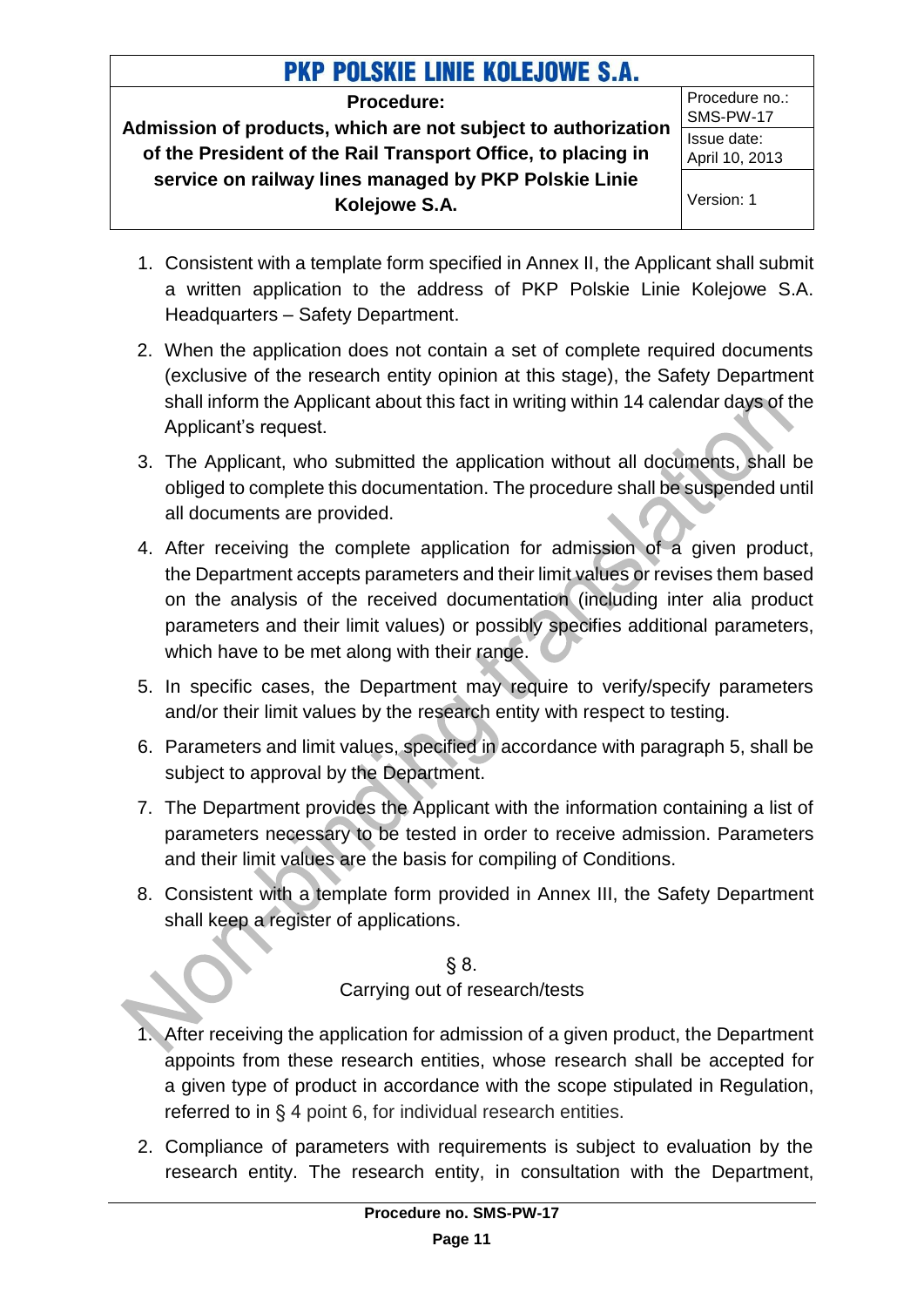**Procedure:**

**Admission of products, which are not subject to authorization of the President of the Rail Transport Office, to placing in service on railway lines managed by PKP Polskie Linie Kolejowe S.A.**

Procedure no.: SMS-PW-17 Issue date: April 10, 2013

Version: 1

defines the scope of research and tests that are necessary to evaluate parameters as well as the need to conduct field research, operation tests, or observed operation including the extent and time of action (the research entity takes them into account providing that there have already been guidelines, rules, or conditions for admission of a given product in the Company).

- 3. The installation location for carrying out research and tests, described in paragraph 2, is defined by the Department.
- 4. The Applicant, at own cost, shall make the research entity evaluate whether values of parameters indicated by the Department are within permissible limits. The Applicant shall also bear the costs of installation and other activities necessary to complete in order to carry out research and tests including teardown costs, if applicable.
- 5. If it is necessary to carry out research, commissioning, or observed operation on active railway lines, the Applicant shall conclude a Three-Party Agreement with a competent Railway Lines Establishment and a research entity, which shall perform tests, in order to conduct operation tryouts and commissioning. A template form is included in Annex V.
- 6. The Railway Lines Establishment shall forward copies of the Agreement, referred to in paragraph 5, to the Safety Department and a copy for information to the competent UTK's Local Branch Department.
- 7. The research entity opinion should include:
	- 1) product description directly indicating the subject of research;
	- 2) description and a list of conducted measurements, laboratory research, tests and their results;
	- 3) evaluation of the product compliance with required parameters;
	- 4) evaluation of the possibility for placing a given product in service on the **railway infrastructure:**
	- 5) a statement of the immutability of the type specified in the certificate issued by the UTK's President for the system or device in the case of using a substitute of a spare part (if applicable).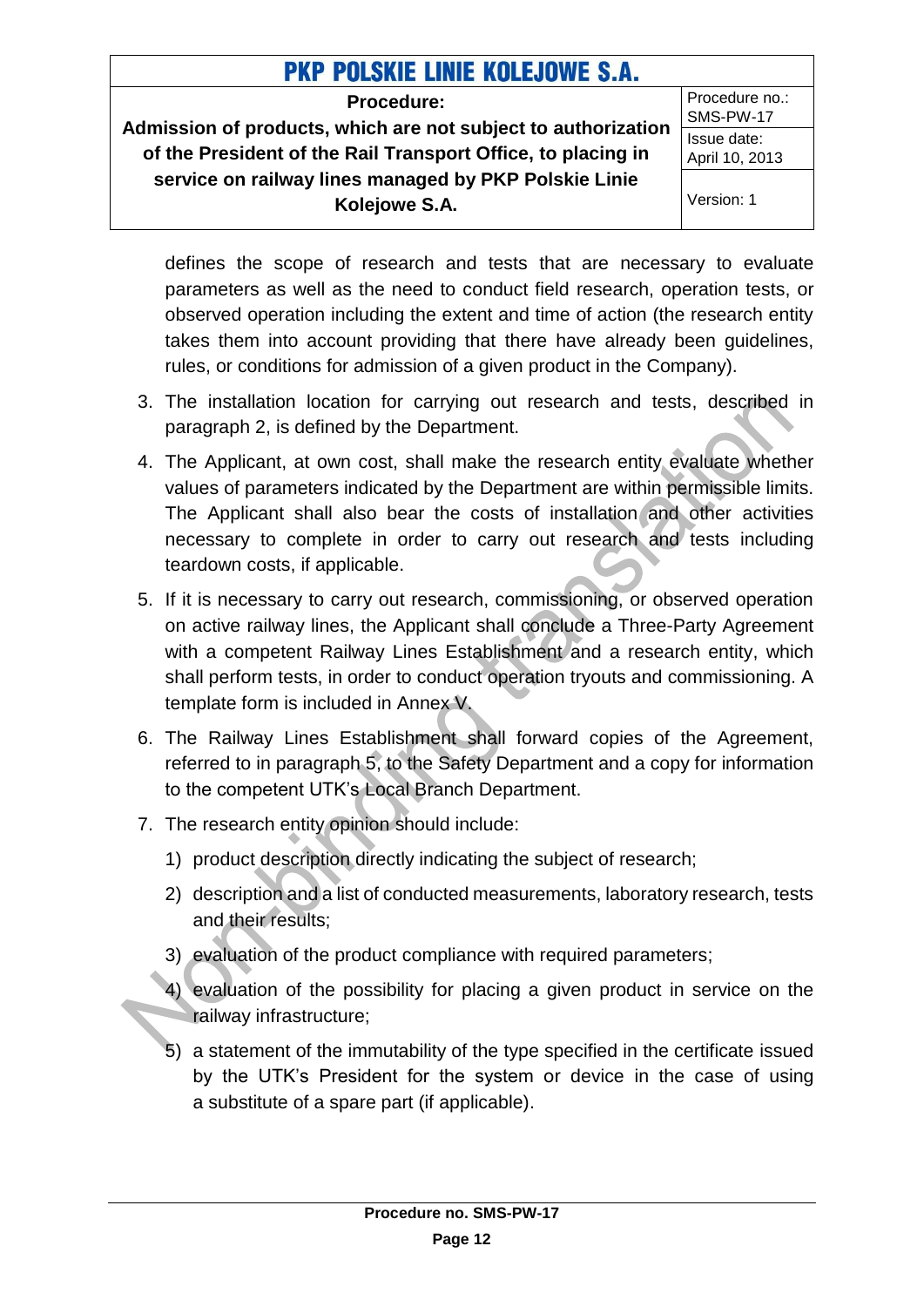**Procedure:**

**Admission of products, which are not subject to authorization of the President of the Rail Transport Office, to placing in service on railway lines managed by PKP Polskie Linie Kolejowe S.A.**

Procedure no.: SMS-PW-17 Issue date: April 10, 2013

Version: 1

### § 9. Issue of admission

- 1. The Applicant shall provide the Department with the research entity's opinion.
- 2. After receiving a positive opinion, the Department shall submit an application and complete documentation together with a draft of decision on admission to the competent Member of the Management Board.
- 3. The Member of the Management Board issues Admission by decision for placing in service on railway lines managed by PKP Polskie Linie Kolejowe S.A. for the product, hereinafter referred to as "Admission", according to the template described in Annex IV.
- 4. Admission is valid without time limit unless Conditions constitute otherwise.
- 5. The Department shall provide the Applicant with the original Admission and the Safety Department with its copy. Another copy of the Admission also remains in the Department.
- 6. The Safety Department shall update regularly the list of admissions by publishing them in the consolidated list on the Company's website.
- 7. The admission issued to the Manufacturer for the product applies to all suppliers of this product providing that they have been authorized in writing by the Manufacturer to use this Admission.
- 8. Admission is binding upon Applicants if they are not Manufacturers.
- 9. Admissions issued on the basis of the Company's previous internal rules remain valid until their expiration.

§ 10. Suspension/revoke of admission

- 1. The Department, in consultation with the Railway Lines Establishment, may determine a supervision/control plan for a given product (or its first lots or initial period of service) in order to ensure monitoring of the appropriate quality of delivered products and maintenance of parameters declared by the supplier during the operation.
- 2. Railway Lines Establishments shall be obliged to supervise/control a given product consistent with the plan, referred to in paragraph 1.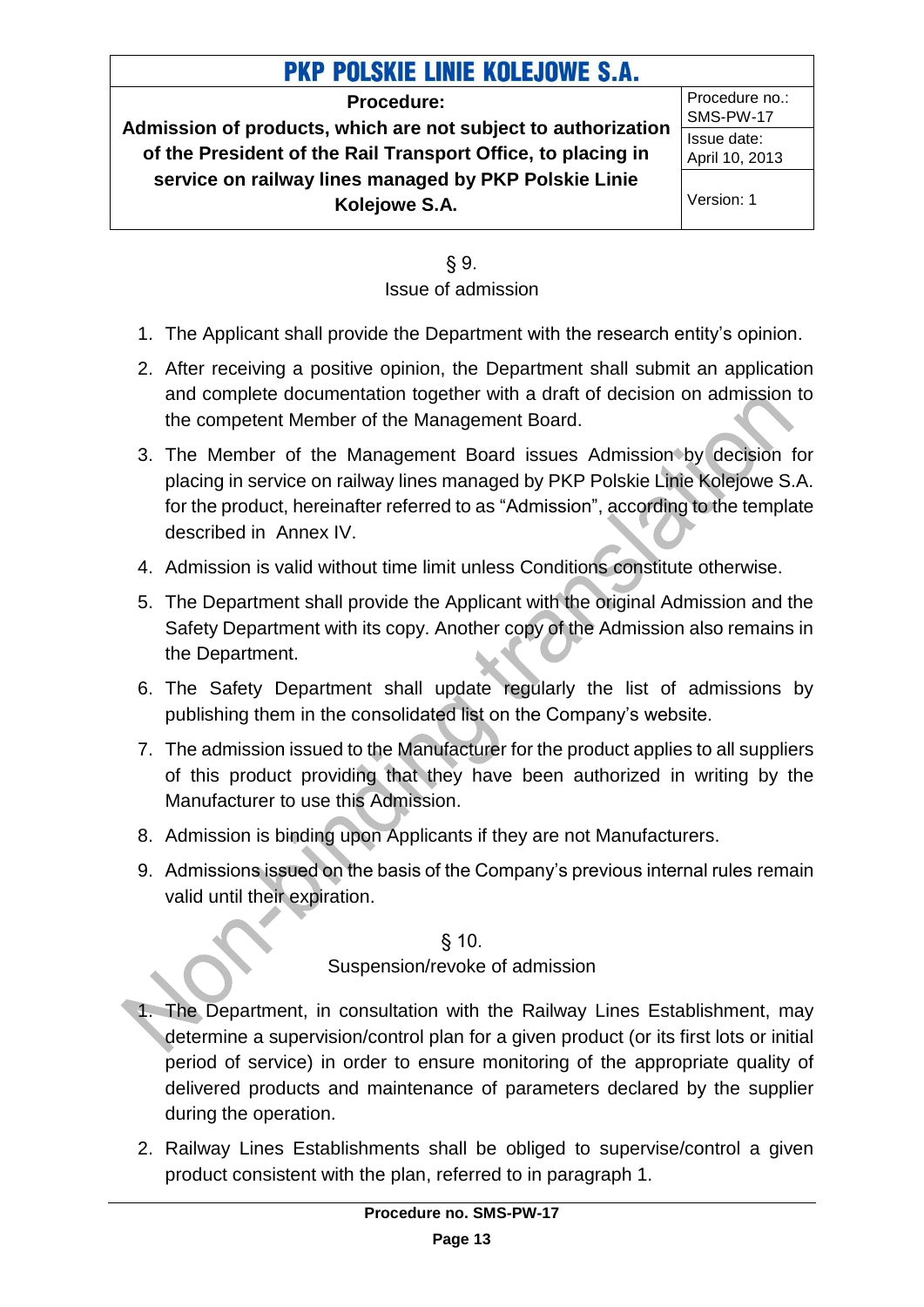**Procedure:**

**Admission of products, which are not subject to authorization of the President of the Rail Transport Office, to placing in service on railway lines managed by PKP Polskie Linie Kolejowe S.A.**

Procedure no.: SMS-PW-17 Issue date: April 10, 2013

Version: 1

- 3. A competent Member of the Management Board may, upon the Department's request, suspend Admission for placing the product in service by decision in the case of non-compliance between product parameter values and parameters specified in the technical documentation, disclosure of hidden defects, deterioration in technical-operational parameters, or other circumstances that prevent proper operation.
- 4. Decision to suspend or revoke Admission defines requirements to be fulfilled before Admission is restored as well as issues relating to the application/operation of already purchased products unless they have been included in Conditions.
- 5. If the Applicant does not meet the conditions laid down in the decision referring to the suspension of Admission – a competent Member of the Management Board revokes Admission by decision upon the Department's request.

§ 11.

Conditions of admission for placement in service on railway lines managed by PKP Polskie Linie Kolejowe S.A.

- 1. The Department, immediately after receiving the application for admission to placing a product in service on railway lines managed by PKP Polskie Linie Kolejowe S.A., develops Conditions for placing a product in service on railway lines managed by PKP Polskie Linie Kolejowe S.A. (and if possible for type or kind) which define:
	- 1) list of documents required to be submitted by the Applicant to obtain admission;
	- 2) parameters and their limit values;
	- 3) scope of research/tests confirming fulfilment of requirements and their duration;
	- 4) research entities whose research shall be accepted;
	- 5) duration of admission;
	- 6) plan of supervision / control during operation (optional);
	- 7) detailed conditions for suspension/revocation of admission (if possible to define) and handling of purchased and installed products whose admission has expired.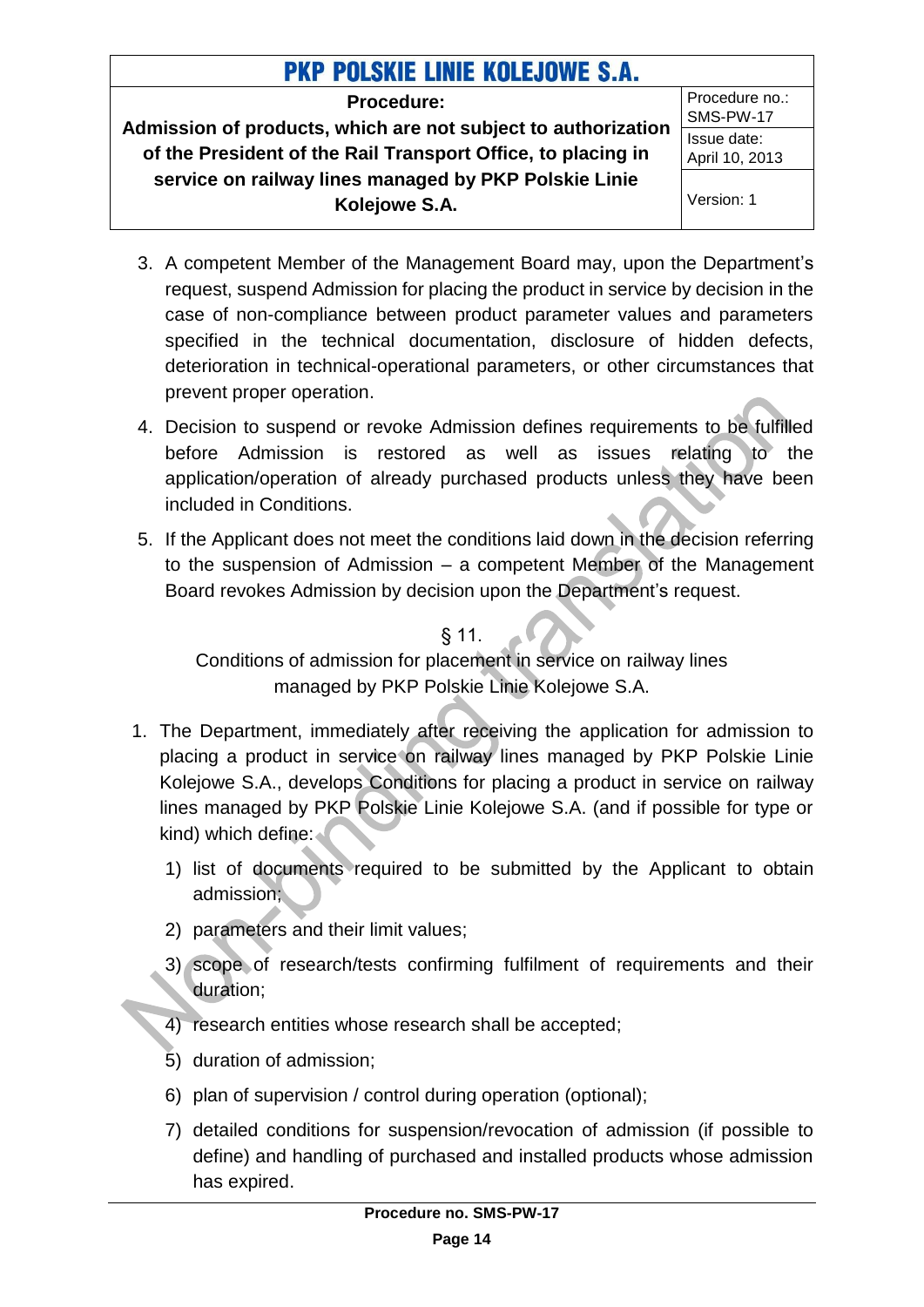**Procedure: Admission of products, which are not subject to authorization of the President of the Rail Transport Office, to placing in service on railway lines managed by PKP Polskie Linie Kolejowe S.A.**

Procedure no.: SMS-PW-17 Issue date: April 10, 2013 Version: 1

- 2. The conditions are defined by Decision of the competent Member of the Management Board and apply to all Applicants with respect to a given product (its type or kind)
- 3. If there is an application for admission of a product which has not been previously in service on railway lines managed by PKP Polskie Linie Kolejowe S.A., the time for defining Conditions may be longer, however, the decision defining Conditions shall be made before the issue of admission.
- <span id="page-14-0"></span>4. In the case of products which admission had been initiated prior to the implementation of this procedure, the processing shall be continued based on previous regulations provided that the time-limited admission certificate is issued by the competent Member of the Management Board.

**Chapter 6 Procedure flowchar** 

§ 12.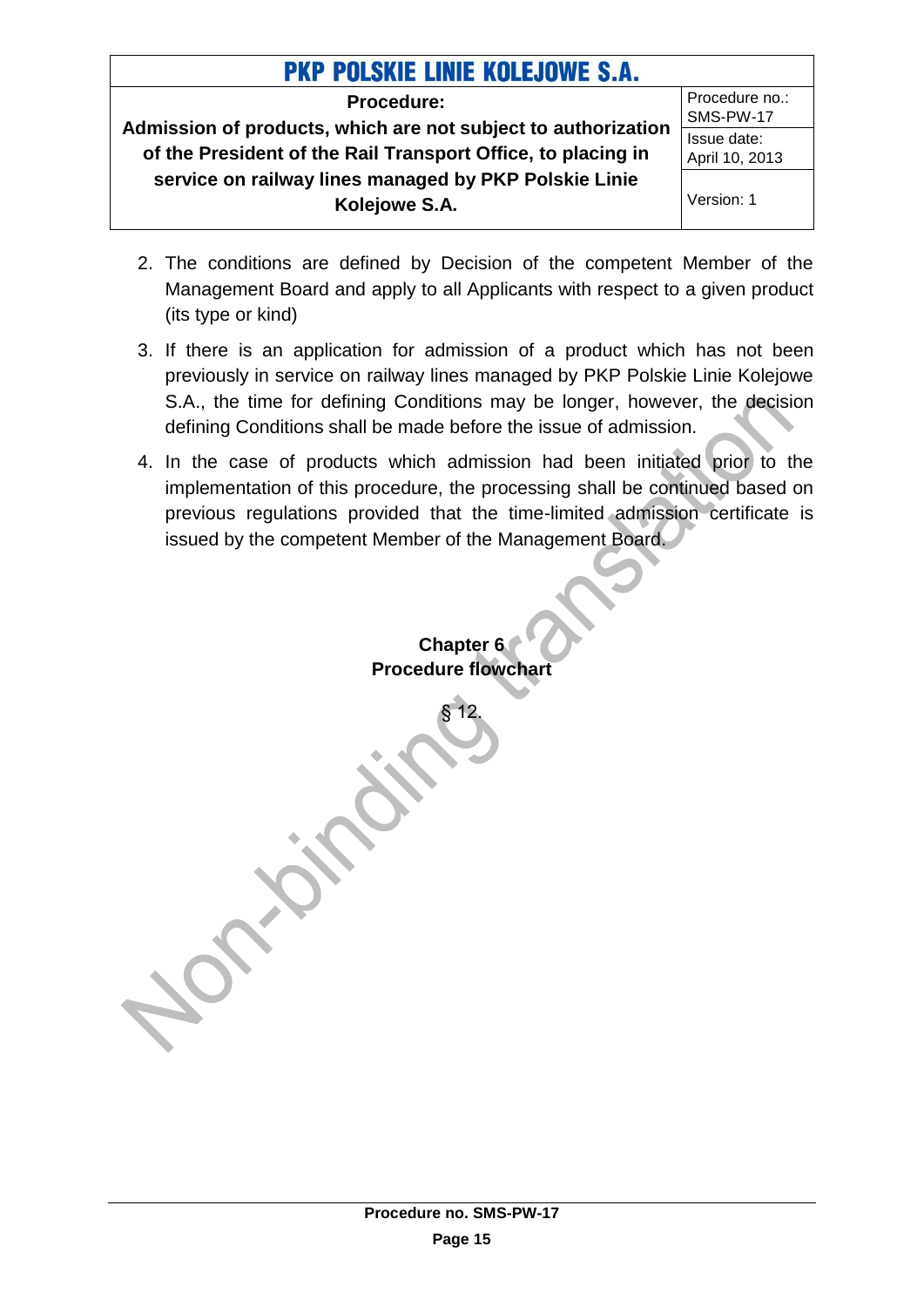

**Procedure no. SMS-PW-17**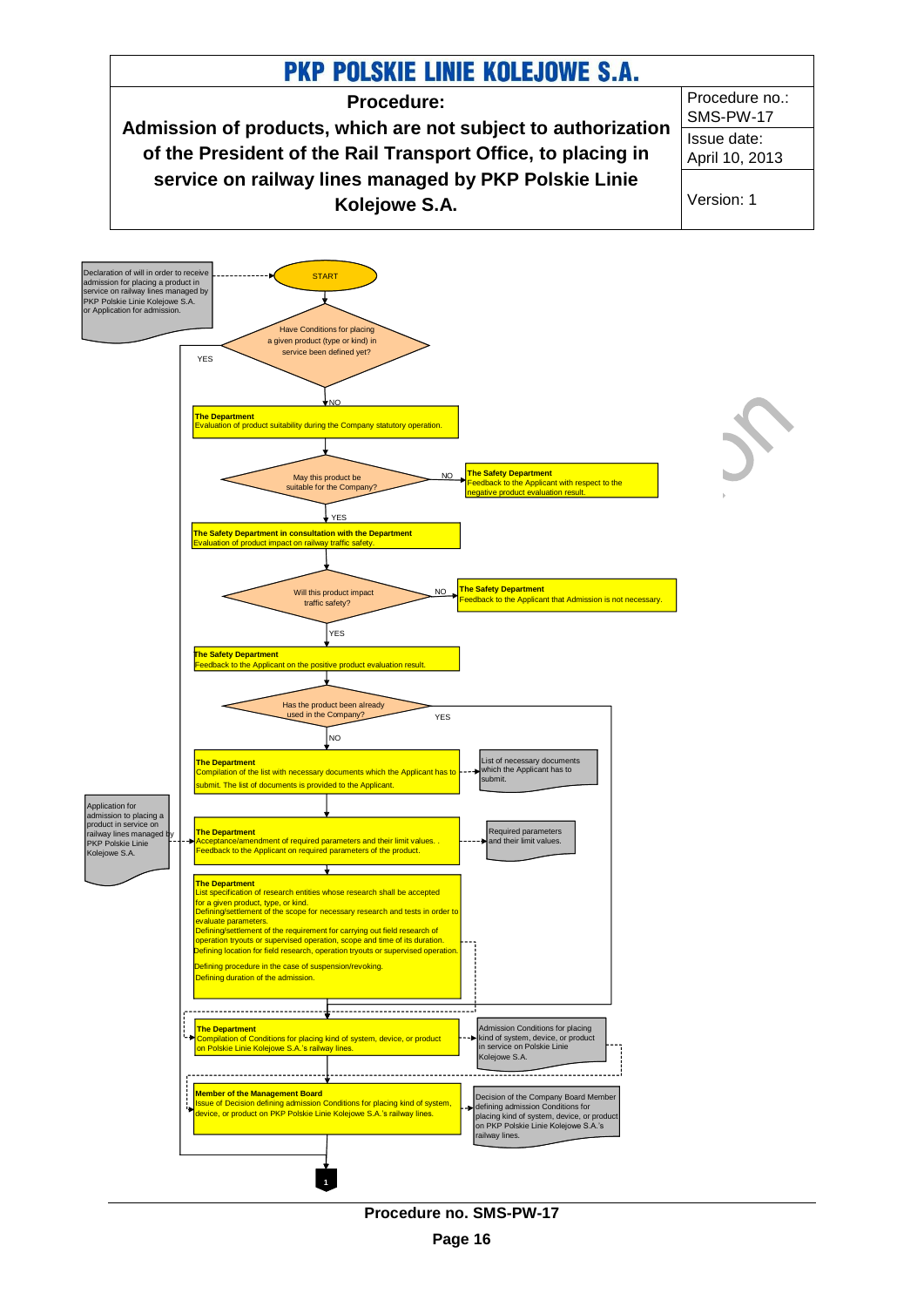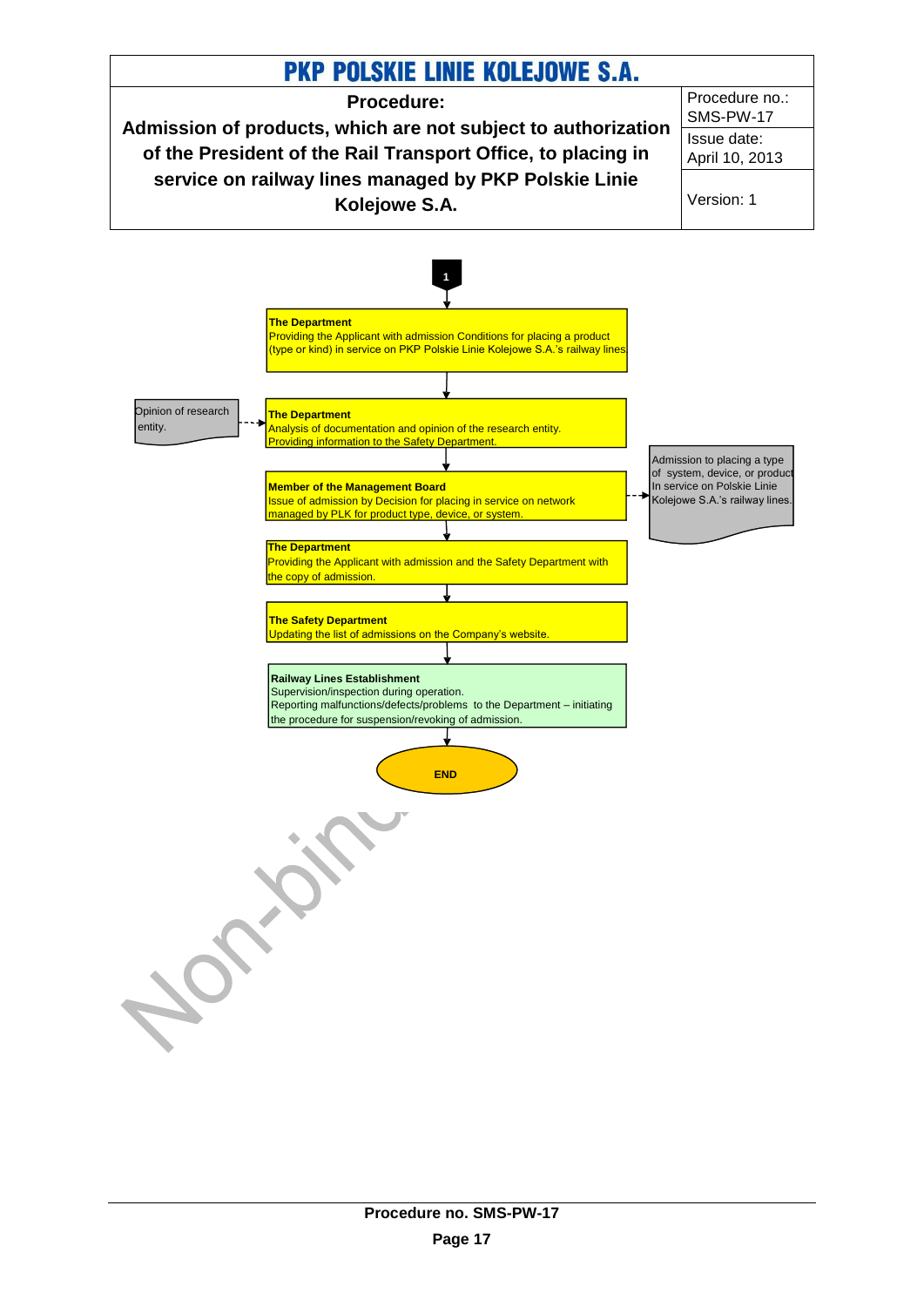#### **Procedure:**

**Admission of products, which are not subject to authorization of the President of the Rail Transport Office, to placing in service on railway lines managed by PKP Polskie Linie Kolejowe S.A.**

Procedure no.: SMS-PW-17 Issue date: April 10, 2013

Version: 1

### **Chapter 7 Record**

- <span id="page-17-0"></span>1. Conditions of admission for placing product, type, or kind in service on railway lines managed by PKP Polskie Linie Kolejowe S.A.
- 2. Application for admission to placing in service on railway lines managed by PKP Polskie Linie Kolejowe S.A.
- 3. Register of applications for placing in service on railway lines managed by PKP Polskie Linie Kolejowe S.A.
- <span id="page-17-1"></span>4. Admission to placing in service on railway lines managed by PKP Polskie Linie Kolejowe S.A.

### **Chapter 8 List of Annexes**

§ 13.

## Annex I – Open list of products which need Admission to placing in service on railway lines managed by PKP Polskie Linie Kolejowe S.A.

- Annex II Application for admission to placing in service on railway lines managed by PKP Polskie Linie Kolejowe S.A.
- Annex III Register of applications for admission to placing in service on railway lines managed by PKP Polskie Linie Kolejowe S.A.
- Annex IV Admission to placing in service on railway lines managed by PKP Polskie Linie Kolejowe S.A.

Annex V – Agreement on carrying out operation research (template form)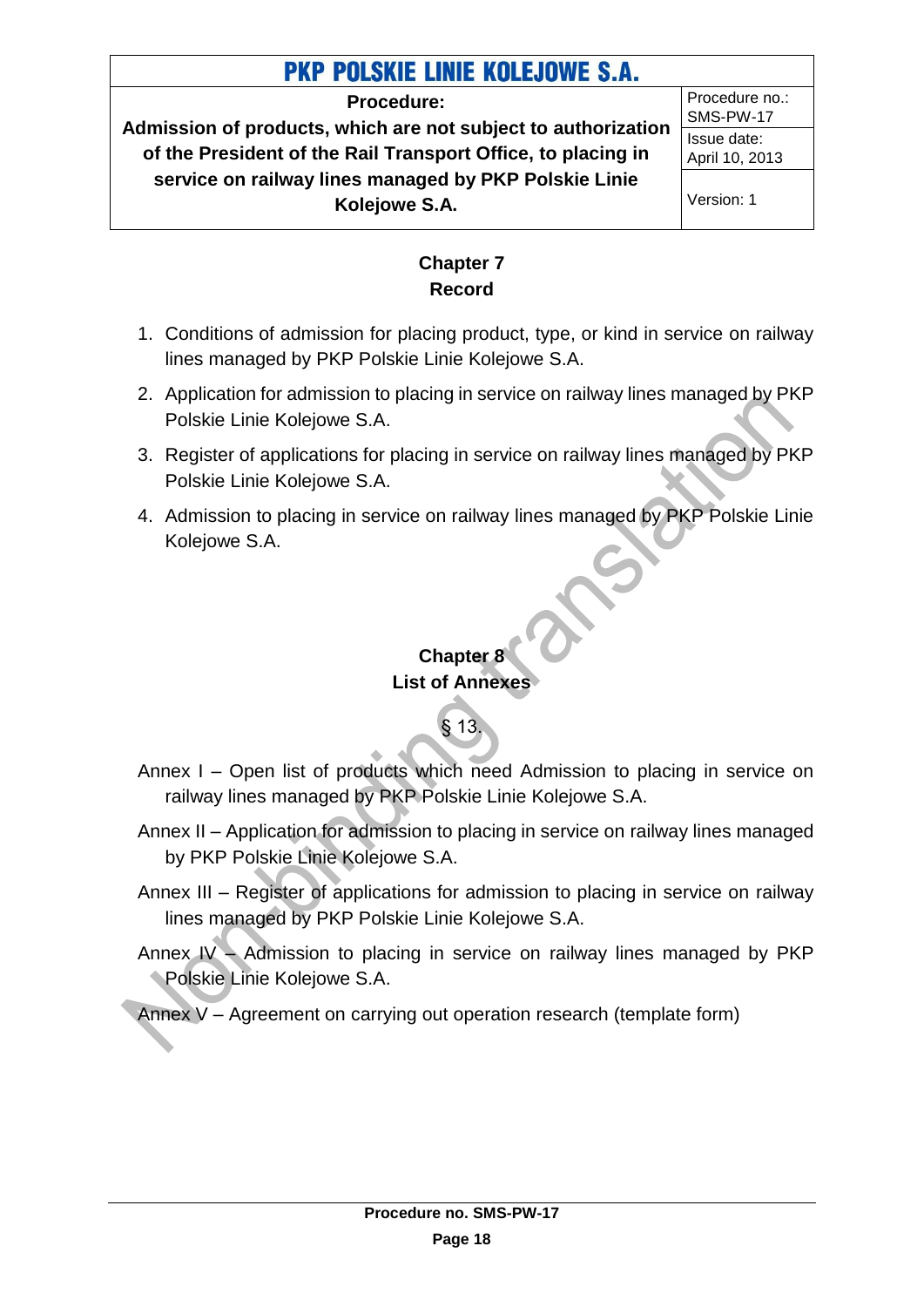**Procedure: Admission of products, which are not subject to authorization of the President of the Rail Transport Office, to placing in service on railway lines managed by PKP Polskie Linie Kolejowe S.A.**

Procedure no.: SMS-PW-17 Issue date: April 10, 2013

Version: 1

### **Chapter 9 List of changes**

### § 14.

<span id="page-18-0"></span>

| No.          | Paragraph<br>/point | <b>Date</b>  | <b>Change</b>  | Signature of a<br>person who<br>introduces a<br>change |
|--------------|---------------------|--------------|----------------|--------------------------------------------------------|
| $\mathbf{1}$ | $\overline{2}$      | $\mathbf{3}$ | $\overline{4}$ | $5-$                                                   |
|              |                     |              |                |                                                        |
|              |                     |              |                |                                                        |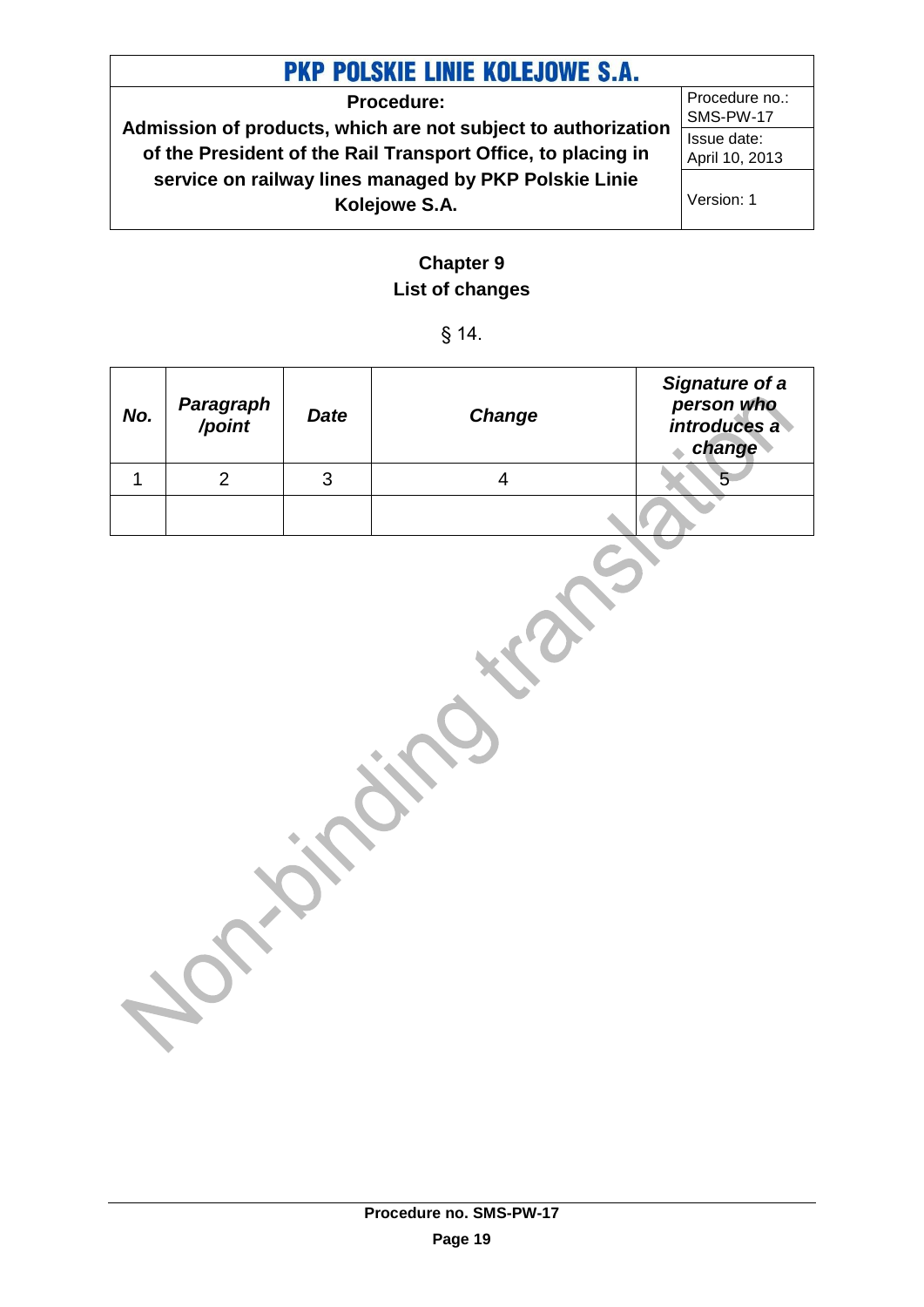**Procedure: Admission of products, which are not subject to authorization of the President of the Rail Transport Office, to placing in service on railway lines managed by PKP Polskie Linie Kolejowe S.A.**

Procedure no.: SMS-PW-17 Issue date: April 10, 2013

Version: 1

**ANNEX I**

<span id="page-19-0"></span>**Open list of products which need Admission to placing in service on railway lines managed by PKP Polskie Linie Kolejowe S.A.**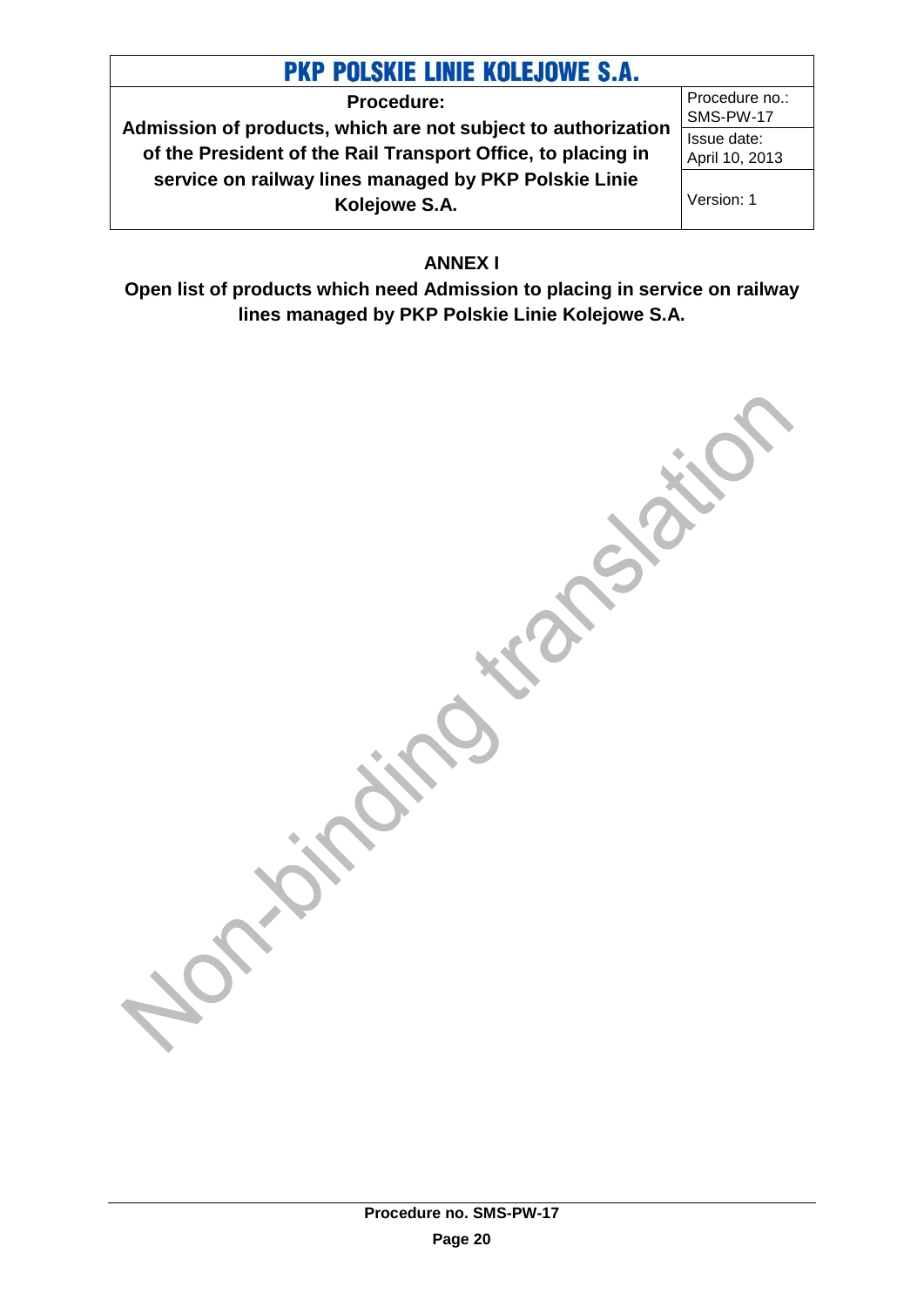**Procedure:**

**Admission of products, which are not subject to authorization of the President of the Rail Transport Office, to placing in service on railway lines managed by PKP Polskie Linie Kolejowe S.A.**

Procedure no.: SMS-PW-17 Issue date: April 10, 2013

Version: 1

### **ANNEX II**

<span id="page-20-0"></span>**Application for admission to placing in service on railway lines managed by PKP Polskie Linie Kolejowe S.A.**

W/…………/…………/20……

……………………, ……/……/20……

*(application no. – Department symbol/no./year; filled out by the PKP PLK S.A.'s Department)*

*(month/day/year)*

*(place)*

**President of the Management Board of PKP Polskie Linie Kolejowe S.A.**

### **APPLICATION FOR ADMISSION TO PLACING IN SERVICE ON RAILWAY LINES MANAGED BY PKP POLSKIE LINIE KOLEJOWE S.A.**

- 1. Details of the Applicant's company:
	- a) full name of the Applicant's company
		- ………………………………………………………………………………………… …………………………………………………………………………………………
	- b) seat address of the Applicant's company *(country, city, zip code, street, number)*:

………………………………………………………………………………………… …………………………………………………………………………………………

- c) Taxpayer Identification Number (NIP)……..………………………………………
- d) National Business Registry Number (REGON) ……………………………….…
- e) company operates as *(delete where appropriate)*: manufacturer / authorized representative of the manufacturer / contractor / importer / other:

f) telephone number………….…..……………………………………………………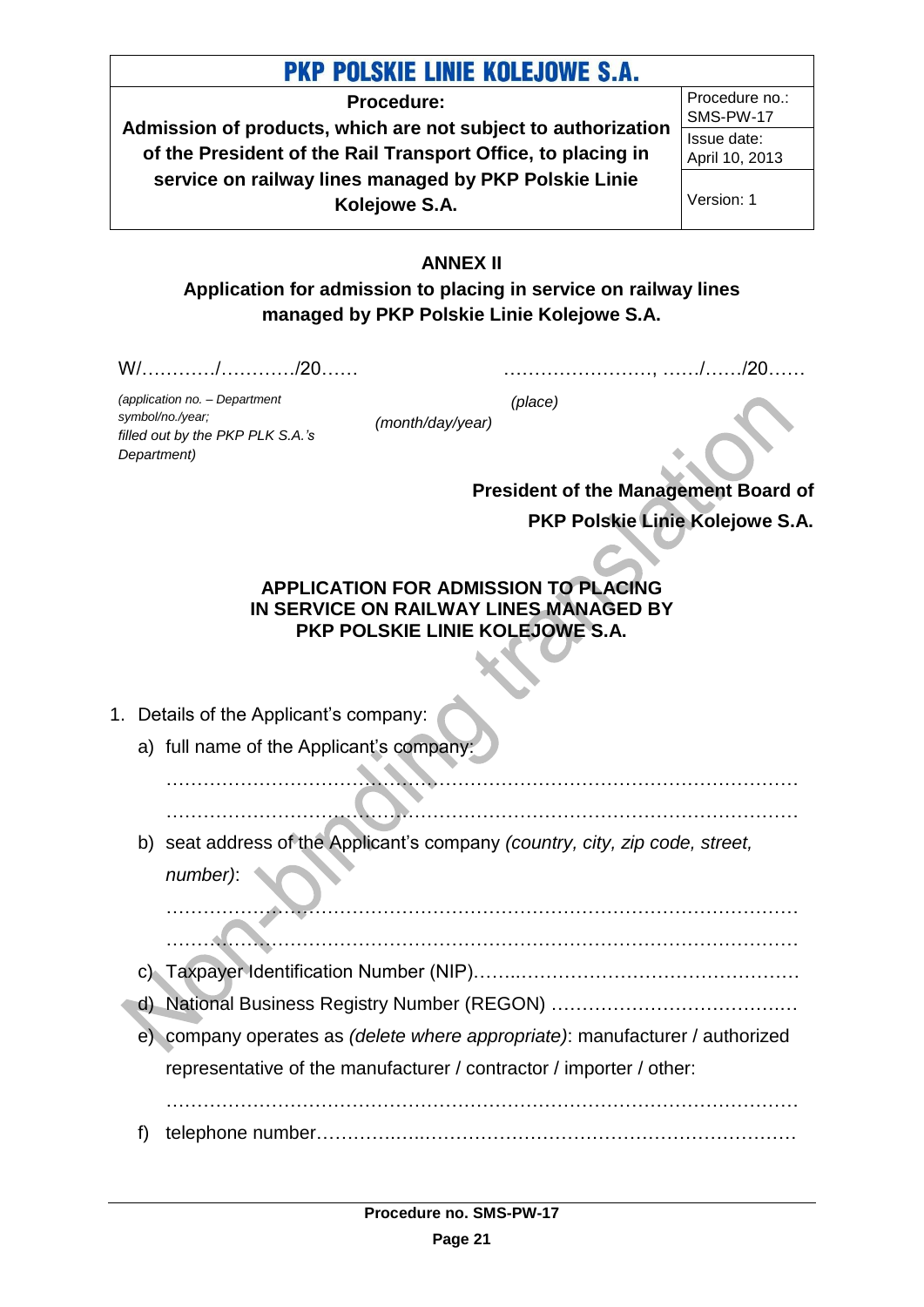**Procedure: Admission of products, which are not subject to authorization of the President of the Rail Transport Office, to placing in service on railway lines managed by PKP Polskie Linie Kolejowe S.A.**

Procedure no.: SMS-PW-17 Issue date: April 10, 2013

Version: 1

2. Product description for placing in service *(name, type or model, technical parameters that clearly identify a product, conditions of use)*:

| 3. | Details of the manufacturer (if other than in point 1):                         |
|----|---------------------------------------------------------------------------------|
|    | a) full name of the manufacturer's company:                                     |
|    |                                                                                 |
|    | b) seat address of the manufacturer's company (country, city, zip code, street, |
|    | number):                                                                        |
|    |                                                                                 |
|    | $\mathsf{C}$                                                                    |
|    | 4. List of documents attached to the application:                               |
| 1) | .                                                                               |
| 2) | .                                                                               |
| 3) |                                                                                 |
| 4) |                                                                                 |
| 5) |                                                                                 |
| 6) |                                                                                 |
|    |                                                                                 |
|    |                                                                                 |

*(signature and stamp of an authorized person to represent the Applicant)*

………………………………………

NOTE! All pages of the application have to be initialed!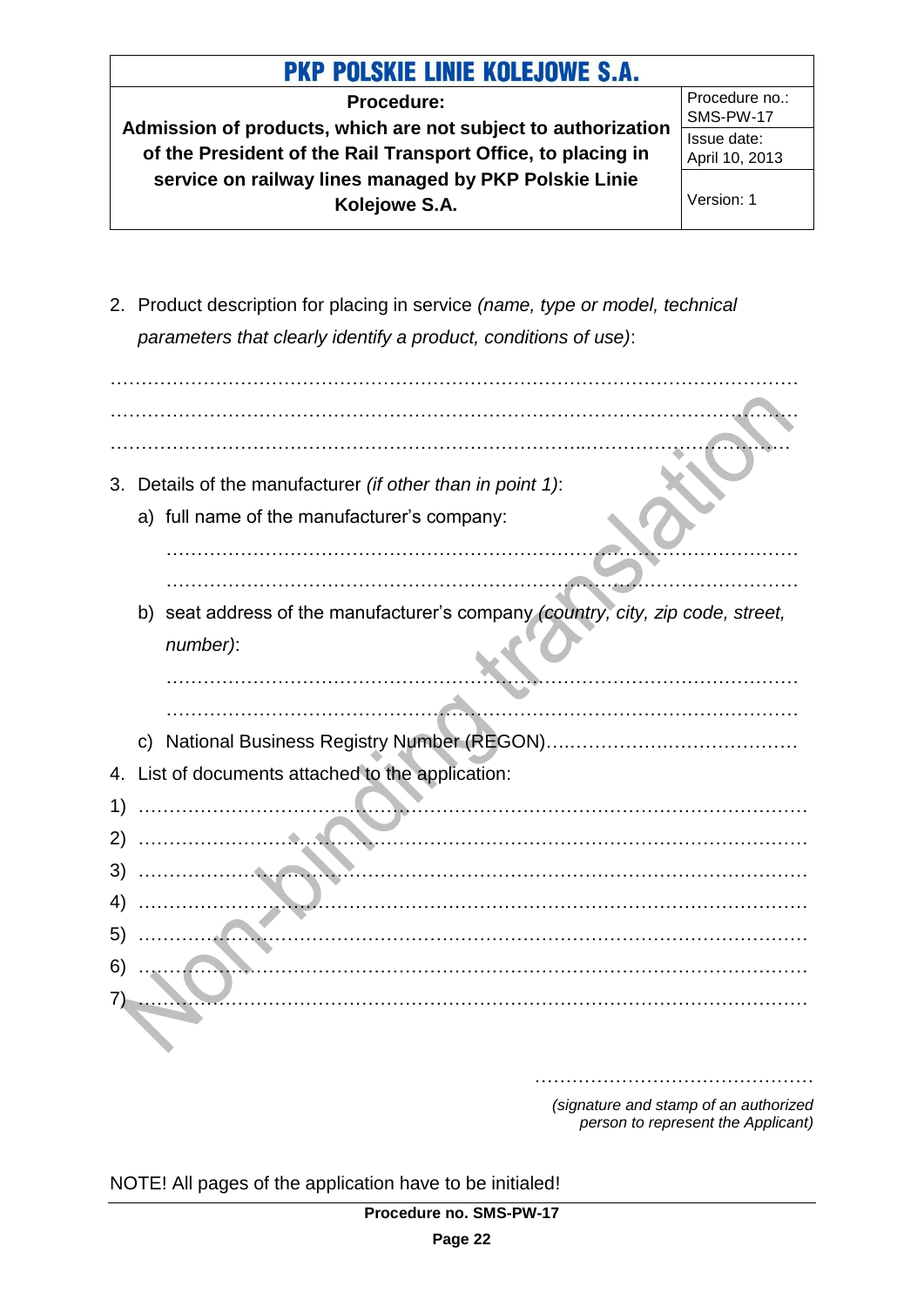| <b>PKP POLSKIE LINIE KOLEJOWE S.A.</b>                                                                                        |                               |  |  |  |  |
|-------------------------------------------------------------------------------------------------------------------------------|-------------------------------|--|--|--|--|
| Procedure:                                                                                                                    | Procedure no.:<br>SMS-PW-17   |  |  |  |  |
| Admission of products, which are not subject to authorization<br>of the President of the Rail Transport Office, to placing in | Issue date:<br>April 10, 2013 |  |  |  |  |
| service on railway lines managed by PKP Polskie Linie<br>Kolejowe S.A.                                                        | Version: 1                    |  |  |  |  |

### **ANNEX III**

**Register of applications for admission to placing in service on railway lines managed by PKP Polskie Linie Kolejowe S.A.**

**Register of applications for admission to placing in service on railway lines managed by PKP Polskie Linie Kolejowe S.A.**

Department …… year ……

<span id="page-22-0"></span>

| No. | Application<br>number | Applicant's company<br>name | Product<br>description | Manufacturer's<br>details | Evaluation of<br>suitability<br>(YES/NO) | Number of decision<br>specifying<br>Conditions | Name or<br>research entity | Opinion of<br>research entity<br>(positive /<br>negative) | Admission number | Remarks |
|-----|-----------------------|-----------------------------|------------------------|---------------------------|------------------------------------------|------------------------------------------------|----------------------------|-----------------------------------------------------------|------------------|---------|
|     | $\overline{2}$        | 3                           | 4                      | 5                         | 6                                        | ⇁                                              | 8                          |                                                           | 9                | 10      |
|     |                       |                             |                        |                           |                                          |                                                |                            |                                                           |                  |         |
|     |                       |                             |                        |                           |                                          |                                                |                            |                                                           |                  |         |
|     |                       |                             |                        |                           |                                          |                                                |                            |                                                           |                  |         |
|     |                       |                             |                        |                           |                                          |                                                |                            |                                                           |                  |         |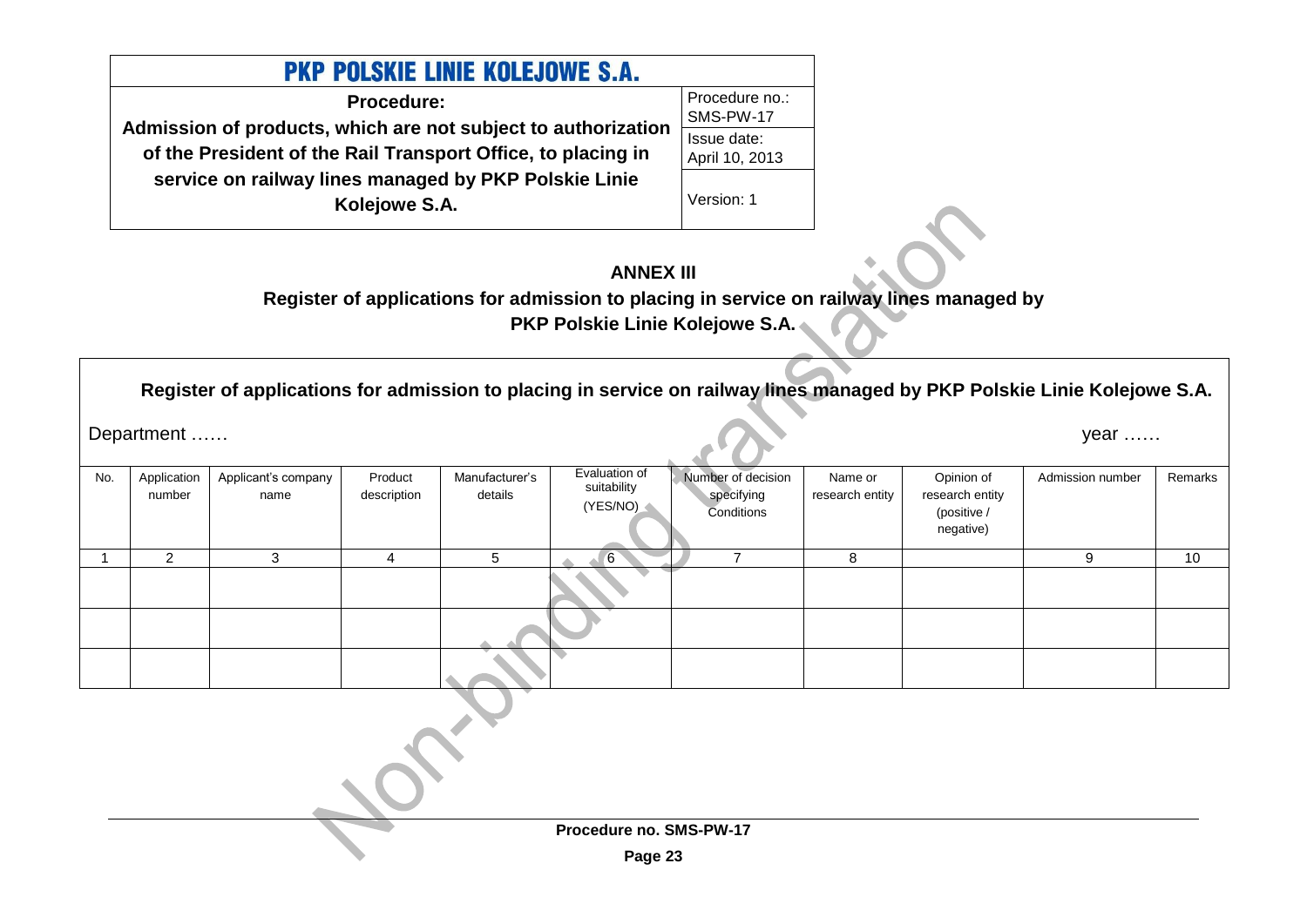**Procedure:**

**Admission of products, which are not subject to authorization of the President of the Rail Transport Office, to placing in service on railway lines managed by PKP Polskie Linie Kolejowe S.A.**

Procedure no.: SMS-PW-17 Issue date: April 10, 2013

Version: 1

### <span id="page-23-0"></span>**ANNEX IV**

**Admission to placing in service on railway lines managed by PKP Polskie Linie Kolejowe S.A.**

| (admission no. - Department symbol/no./year;<br>filled out by the PKP PLK S.A.'s<br>(month/day/year)<br>Department)                                            |
|----------------------------------------------------------------------------------------------------------------------------------------------------------------|
| PKP Polskie Linie Kolejowe S.A.                                                                                                                                |
| <b>ADMISSION TO PLACING IN SERVICE</b><br>ON RAILWAY LINES MANAGED BY<br>PKP POLSKIE LINIE KOLEJOWE S.A.<br>SYSTEM / EQUIPMENT / PRODUCT / TECHNOLOGY / METHOD |
| 1. Product description for placing in service (name, type or model, technical                                                                                  |
| parameters that clearly identify a product, conditions of use):                                                                                                |
| 2. Details of the manufacturer:                                                                                                                                |
| a) full name of the manufacturer's company:                                                                                                                    |
| b) production place (country, city, zip code, street, number):                                                                                                 |
|                                                                                                                                                                |
|                                                                                                                                                                |
| Duration of this admission:                                                                                                                                    |

**Procedure no. SMS-PW-17**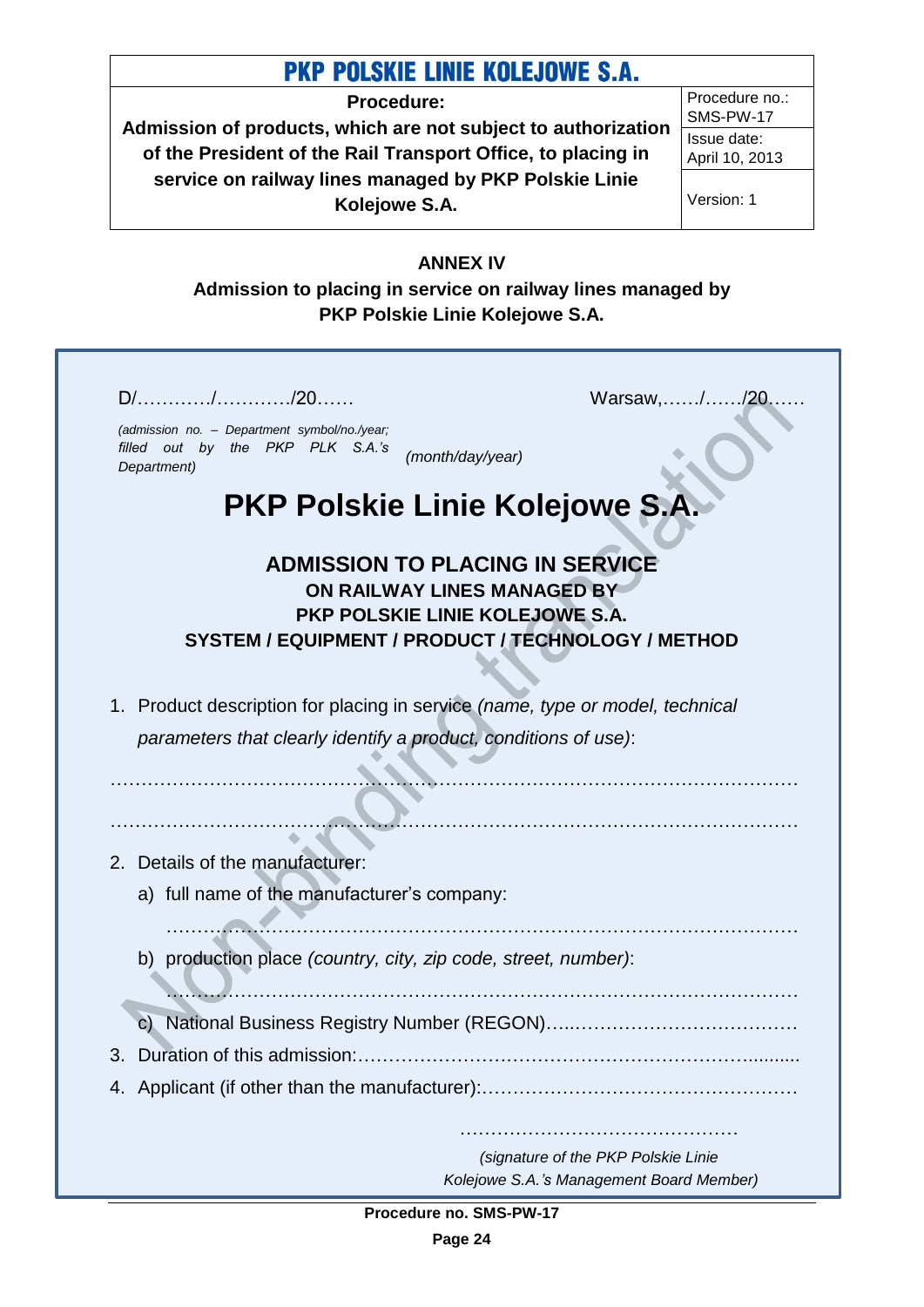<span id="page-24-0"></span>

| <b>PKP POLSKIE LINIE KOLEJOWE S.A.</b>                                                                                                                                                                  |                             |
|---------------------------------------------------------------------------------------------------------------------------------------------------------------------------------------------------------|-----------------------------|
| <b>Procedure:</b>                                                                                                                                                                                       | Procedure no.:<br>SMS-PW-17 |
| Admission of products, which are not subject to authorization                                                                                                                                           | Issue date:                 |
| of the President of the Rail Transport Office, to placing in                                                                                                                                            | April 10, 2013              |
| service on railway lines managed by PKP Polskie Linie<br>Kolejowe S.A.                                                                                                                                  | Version: 1                  |
| <b>ANNEX V</b>                                                                                                                                                                                          |                             |
| Agreement on carrying out operation research (template form)                                                                                                                                            |                             |
| 1. The Applicant:                                                                                                                                                                                       |                             |
| registered in the National Court Register (KRS) under number  by District<br>Court in, Section  Business KRS, National Business Registry Number<br>(Regon) , Taxpayer Identification Number (NIP): PL , |                             |
|                                                                                                                                                                                                         |                             |
|                                                                                                                                                                                                         |                             |
| 2. PKP Polskie Linie Kolejowe S.A. 03-737 Warszawa, 74, Targowa St.,                                                                                                                                    |                             |
| registered in the KRS under numer 0000037568, Regon 017319027, NIP: PL 113-23-16-<br>427, on behalf of which the Railway Lines Establishment is acting and                                              |                             |
| <br><b>TANK IN</b>                                                                                                                                                                                      |                             |
| is represented by:                                                                                                                                                                                      |                             |
| Lines Establishment Director                                                                                                                                                                            |                             |
| Deputy Director                                                                                                                                                                                         |                             |
|                                                                                                                                                                                                         |                             |
| registered in the KRS under numer , Regon                                                                                                                                                               |                             |
|                                                                                                                                                                                                         |                             |
|                                                                                                                                                                                                         |                             |
|                                                                                                                                                                                                         |                             |

**Procedure no. SMS-PW-17**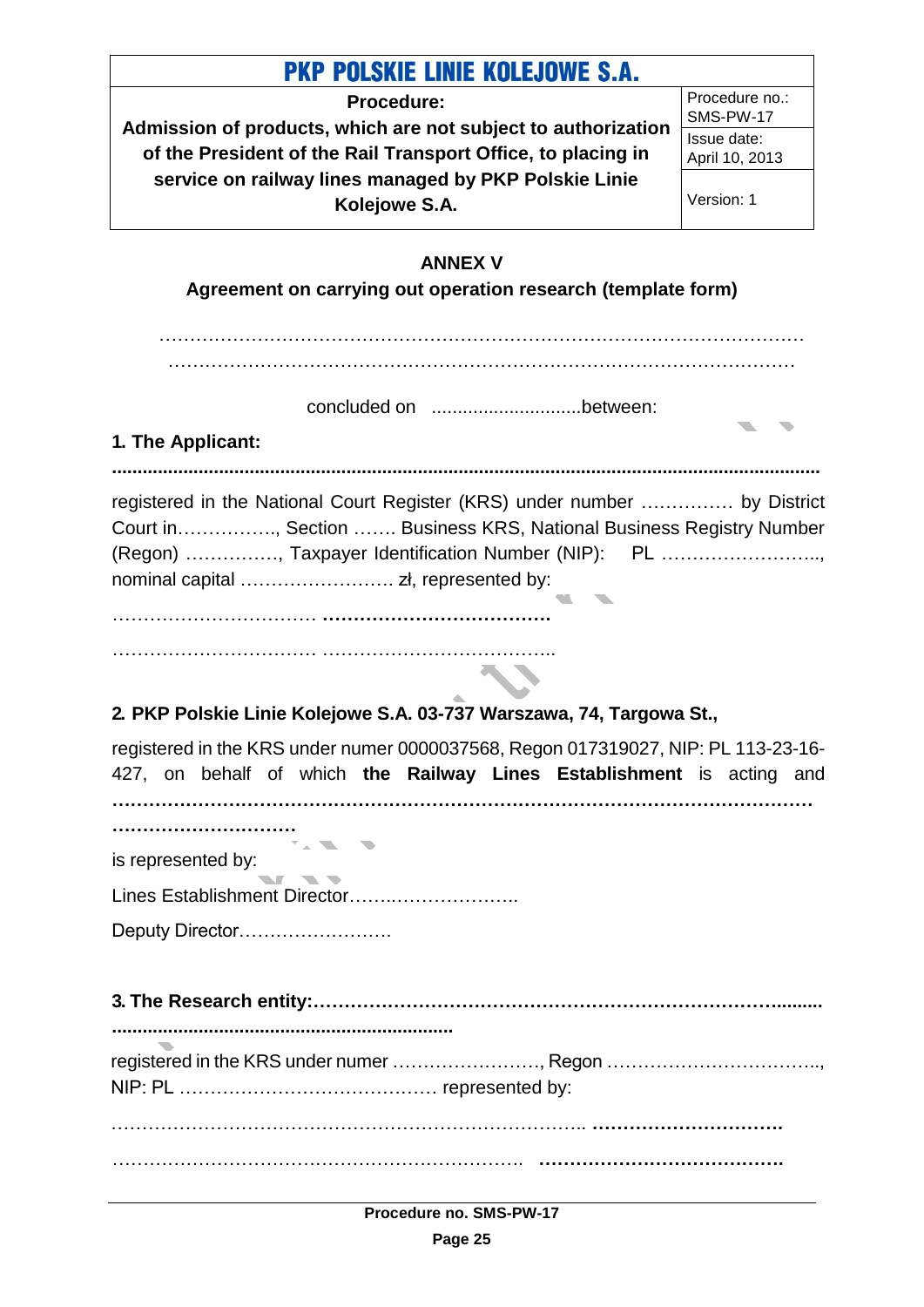**Procedure: Admission of products, which are not subject to authorization of the President of the Rail Transport Office, to placing in service on railway lines managed by PKP Polskie Linie Kolejowe S.A.**

Procedure no.: SMS-PW-17 Issue date: April 10, 2013

Version: 1

#### **§1.**

Now, therefore, the Parties of this Agreement agree to jointly carry out operation tryouts………………………………………………………………………………………… ………………………………………………………………………………………………… ………………………………………………………………………………………………… ……………………………..., built on line no. ………………, at the ………………station, track no. …….., (possibly turnout ……….).

### **§ 2.**

PKP Polskie Linie Kolejowe S.A. shall provide the technical infrastructure to the extent necessary to carry out the research.

#### **§ 3.**

**The Contract** 

 $\overline{a}$ 

|  | The costs of operation research shall be borne by the Applicant |  |  |  |  |  |  |  |
|--|-----------------------------------------------------------------|--|--|--|--|--|--|--|
|  |                                                                 |  |  |  |  |  |  |  |
|  |                                                                 |  |  |  |  |  |  |  |
|  |                                                                 |  |  |  |  |  |  |  |

### **§ 4.**

The risk of liability for damage to Parties and third parties as a result of operation tryouts…………………………………………………………………………………………… ………...………………………………………………………………………………………... shall be borne in its entirety by the…………………………………Applicant, if design or construction defects are the only reason of the damage ……………………………………………………………………………………………..........

### **§ 5.**

**ALCOHOL:** 

Based on the operation tryout results, the…………………………………research entity shall evaluate inbuilt…………………………………………………………………………… ......................., referred to in §1, with respect to their further service on PKP PLK S.A.'s railway lines, and issues an opinion, which shall be the basis for the adoption of final decisions by PKP PLK S.A. The research shall be carried out in accordance with the program developed by………………………………………………………….. …………………………………………………………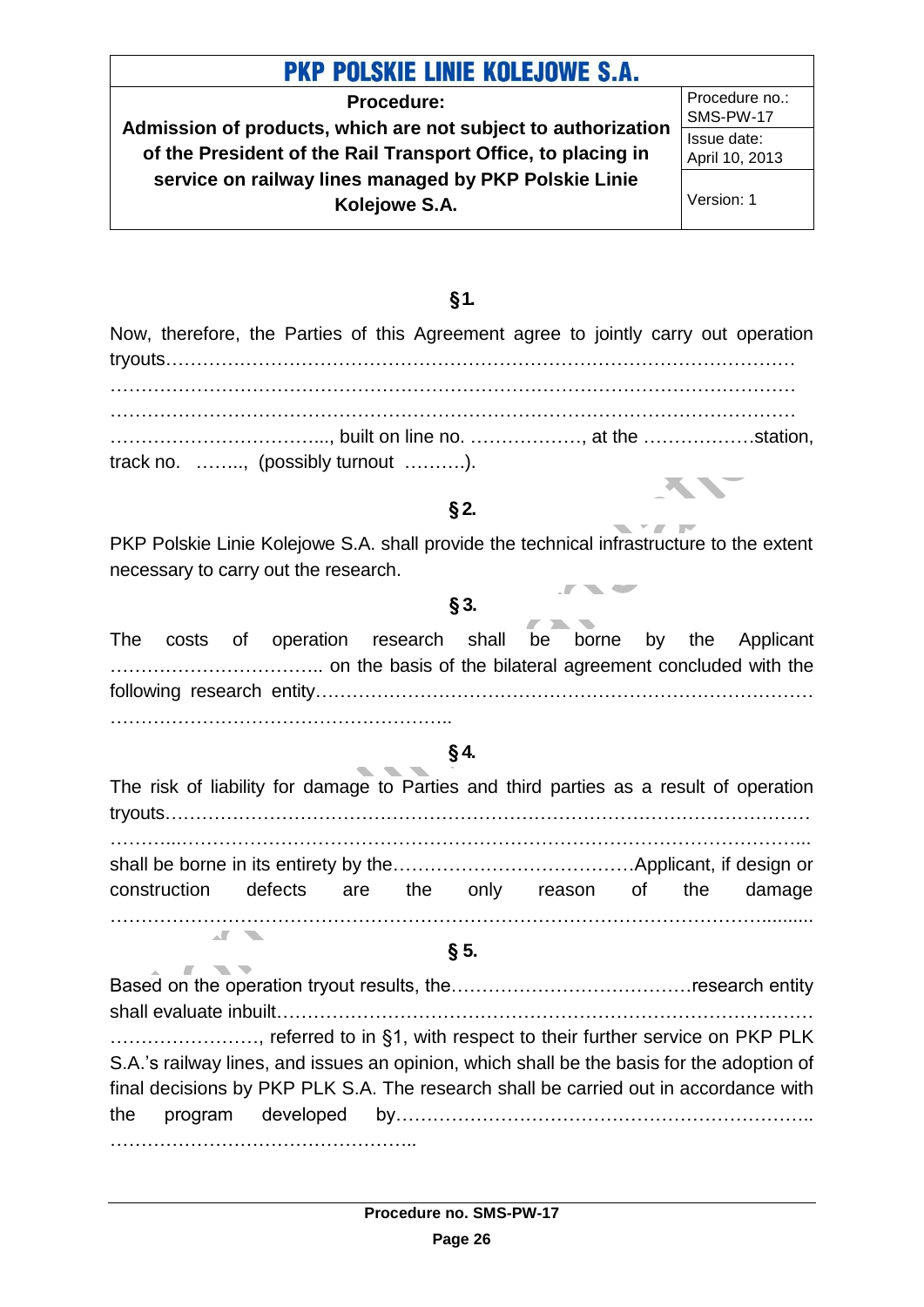**Procedure: Admission of products, which are not subject to authorization of the President of the Rail Transport Office, to placing in service on railway lines managed by PKP Polskie Linie Kolejowe S.A.**

Procedure no.: SMS-PW-17 Issue date: April 10, 2013

Version: 1

#### **§ 6.**

In the case of negative results of operation tests, the Applicant shall be obliged to cover costs of building ……………………………………………………….., referred to in §1, and installation costs of new…………………………………………………………. …………………………………………………………., which have been used thus far. In such case, restoring ……………………………………………………… to the condition consistent with previous requirements regarding………………………. ……………………………………………………....................................., involving the construction of experimental ………………………………………………….. and installation of standard ones as well as receiving necessary consents and organization of possessions to make the above, shall be the Applicant's responsibility.

### **§ 7.**

- The period for carrying out operation tests, which should commence from ………………………………………………………………………………………………… ………., shall be determined by the research entity after the consultation with the competent Department.
	- **§ 8.**

On behalf of PKP PLK S.A., this Agreement shall be executed by the Railway Lines Establishment in ………………………………………………………………………., according to the scope of activities.

#### **§ 9.**

 $\blacksquare$ 

The Parties shall agree to use their best efforts in good faith in order to execute the provisions of this Agreement as well as strictly comply with applicable law, in particular with the act on railway transport and implementing rules thereunder.

### **§ 10.**

Each entry of third parties to railway lines has to be proceeded by prior consent of the Railway Lines Establishment ………………………………………………… based on the following Guidelines binding in PKP PLK S.A.:

1. Guidelines for granting licenses and permits to carry out specific activities in organization units of PKP Polskie Linie Kolejowe S.A. Ir-20,